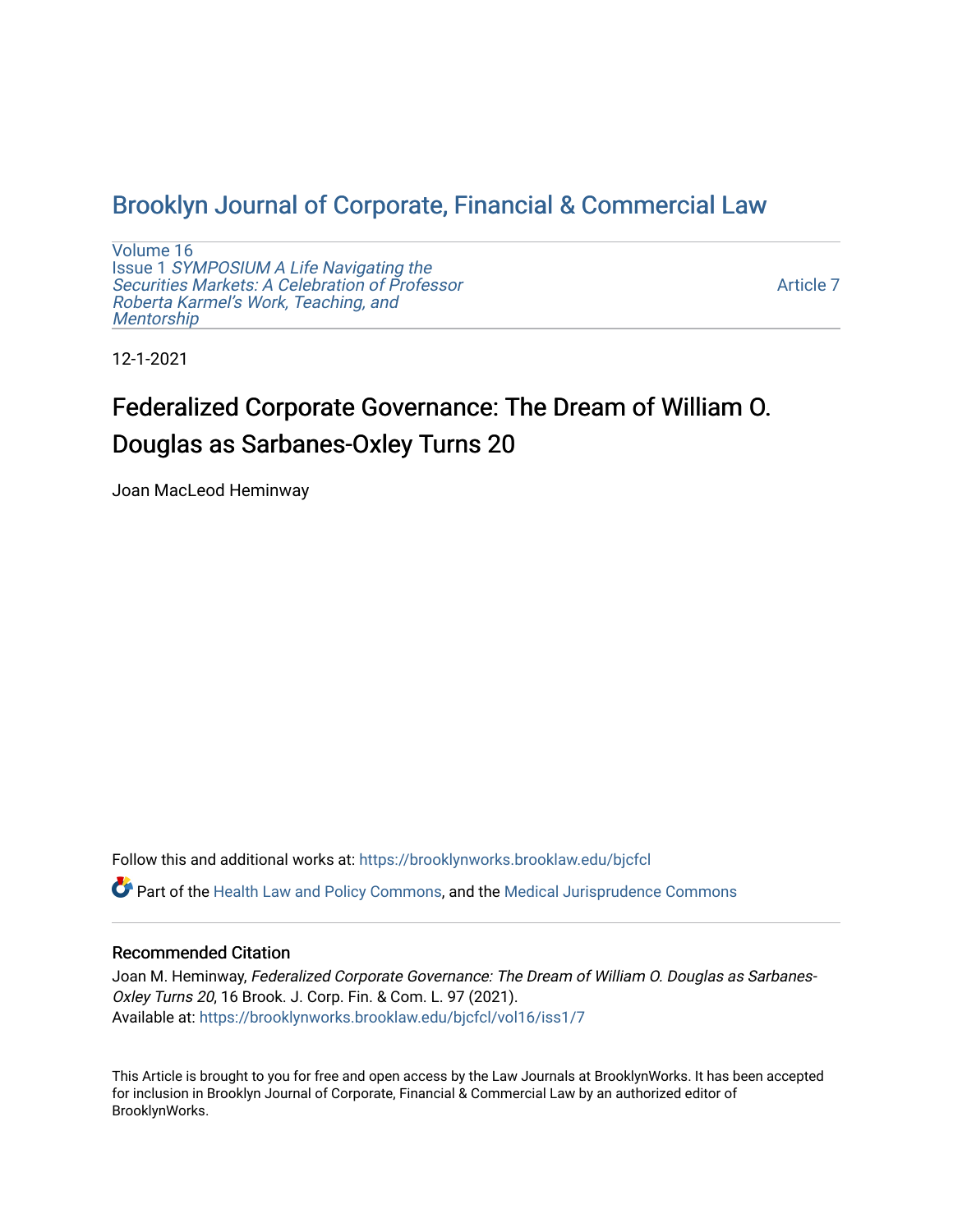## FEDERALIZED CORPORATE GOVERNANCE: THE DREAM OF WILLIAM O. DOUGLAS AS **SARBANES-OXLEY TURNS 20**

Joan MacLeod Heminway\*

#### **ABSTRACT**

The federalization of U.S. corporate governance has been a topic of conversation among policymakers from the very beginning of federal securities law in the New Deal era. Among the early proponents of a federalized system of corporate governance oversight was William O. Douglas—perhaps best known as the longest-serving U.S. Supreme Court justice, but who also was a former commissioner and chair of the U.S. Securities and Exchange Commission. Reflecting on Douglas's federal corporate governance ideas, Professor Roberta Karmel wrote a law review article for the Delaware Journal of Corporate Law, published in 2005, commenting on the extent and nature of federalized corporate governance in the wake of the enactment of the Sarbanes-Oxley Act of 2002.

This essay effectively picks up where Professor Karmel's article leaves off, highlighting a number of key legal happenings since the adoption of Sarbanes-Oxley that extend and supplement the work accomplished by that landmark federal securities legislation in forwarding federalized corporate governance. The essay also offers related observations about the future of federalized corporation governance. In the main, however, the essay is a tribute to Professor Karmel—a personal and professional heroine in my life who, as it turns out, was researching and writing about the federalization of corporate governance at the same time I was, but from a different angle. The structure of the essay parallels key aspects of Professor Karmel's 2005 article.

#### **INTRODUCTION**

Almost 20 years ago, unbeknownst to either of us, Roberta Karmel and I were both toiling away on parallel research tracks. Specifically, we each were exploring (along with a number of others) an aspect of the federalization of U.S. corporate governance in the wake of the Sarbanes-Oxley Act of 2002

<sup>\*</sup> Rick Rose Distinguished Professor of Law and Interim Director of the Institute for Professional Leadership, The University of Tennessee College of Law. New York University School of Law, J.D. 1985; Brown University, A.B. 1982. I am grateful for the able research assistance of Bradshaw Behinfar (The University of Tennessee College of Law, J.D. expected 2023) on this project. I also must offer appreciation for the kind patience of the editors of the *Brooklyn* Journal of Corporate, Financial & Commercial Law in the review and editorial processes. Finally, I note that this essay honors the life and work of my good friend, Roberta Karmel, without whom I would not have ventured into the research and thinking reflected in this essay. It pales by comparison to the scope and depth of her original work, from which I learned so much.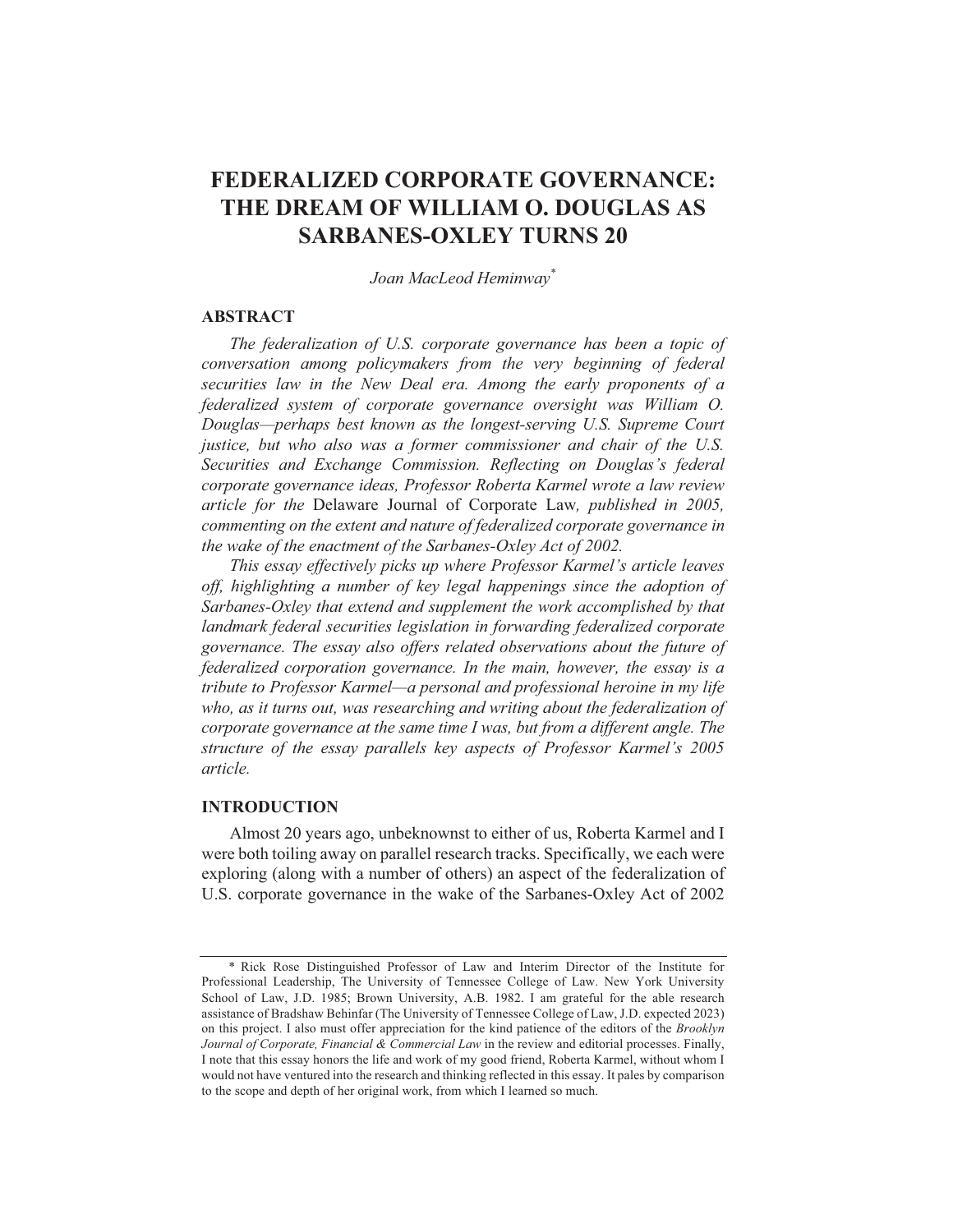(Sarbanes-Oxley).<sup>1</sup> My work resulted in a laboriously lengthy 2005 article<sup>2</sup> that addresses "important considerations involved in determining whether a desired federal rule of corporate governance optimally should be legislated by the U.S. Congress, adopted by the U.S. Securities and Exchange Commission  $\dots$ , or instituted by the federal judiciary."<sup>3</sup> Roberta's efforts culminated in her 2005 article Realizing the Dream of William O. Douglas — The Securities and Exchange Commission Takes Charge of Corporate *Governance*.<sup>4</sup> in which she ultimately "analyzes some of the implications of shifting the regulation of corporate governance from state to federal authorities and inquires whether the shareholder primacy model upon which Sarbanes-Oxley is based is appropriate."<sup>5</sup>

This essay focuses on the federalization of U.S. corporate governance since Sarbanes-Oxley—and, more specifically, since Roberta's article was published in 2005—pulling forward key aspects of Roberta's work in *Realizing the Dream.* To accomplish this purpose, the essay first briefly reviews the contours of Roberta's article. It then offers observations on corporate governance in the wake of (among other things) the public offering reforms adopted by the U.S. Securities and Exchange Commission (SEC) in 2005,<sup>6</sup> the SEC's 2010 adoption of Rule 14a-11,<sup>7</sup> the 2010 enactment of the Dodd-Frank Wall Street Reform and Consumer Protection Act (Dodd-Frank), $<sup>8</sup>$  the 2012 enactment of the Jumpstart Our Business Startups Act</sup> (JOBS Act),<sup>9</sup> and recent adoptions of corporate charter and bylaw provisions that constrain aspects of shareholder-initiated federal securities and derivative litigation.<sup>10</sup> Finally, before briefly concluding, the essay provides

No. 52,056, Investment Company Act Release No. 26,993, FR-75, International Series Release No. 1294, File No. S7-38-04, 70 Fed. Reg. 44.722 (Aug. 3, 2005).

7. See Facilitating Shareholder Director Nominations. Securities Act Release No. 9136. Exchange Act Release No. 62,764, Investment Company Act Release No. 29,384, File No. S7-10-09, 75 Fed. Reg. 56,668 (Sept. 16, 2010): Bus. Roundtable v. S.E.C., 647 F.3d 1144 (D.C. Cir. 2011) (vacating SEC Rule 14a-11).

8. Dodd-Frank Wall Street Reform and Consumer Protection Act. Pub. L. No. 111-203. 124 Stat. 1376 (2010).

9. Jumpstart Our Business Startups Act. Pub. L. No. 112-106, 126 Stat. 315 (2012) (codified in scattered sections of 15 U.S.C.).

<sup>1.</sup> Sarbanes-Oxley Act of 2002, Pub. L. No. 107-204, 116 Stat. 745 (codified in scattered sections of 11, 15 18, 28 and 29 U.S.C.).

<sup>2.</sup> Joan MacLeod Heminway, *Rock, Paper, Scissors: Choosing the Right Vehicle for Federal* Corporate Governance Initiatives, 10 FORDHAM J. CORP & FIN. L. 225 (2005).

<sup>3.</sup> *Id.* at 226.

<sup>4.</sup> Roberta S. Karmel, *Realizing the Dream of William O. Douglas—The Securities and* Exchange Commission Takes Charge of Corporate Governance, 30 DEL, J. CORP, L. 79 (2005). 5. *Id.* at 81–82.

<sup>6.</sup> See Securities Offering Reform, Securities Act Release No. 8591, Exchange Act Release

<sup>10.</sup> See, e.g., Lee v. Fisher, No. 20-CV-06163-SK, 2021 WL 1659842 (N.D. Cal. Apr. 27, 2021) (enforcing a forum selection by law that requires the filing of derivative suits in Delaware state court to preclude an action brought under Section 14(a) of the Securities Exchange Act of 1934, as amended); Seafarers Pension Plan ex rel. Boeing Co. v. Bradway, No. 19 C 8095, 2020 WL 3246326  $(N.D. III. June 8, 2020)$  (same); Salzberg v. Sciabacucchi, 227 A.3d 102 (Del. 2020) (holding that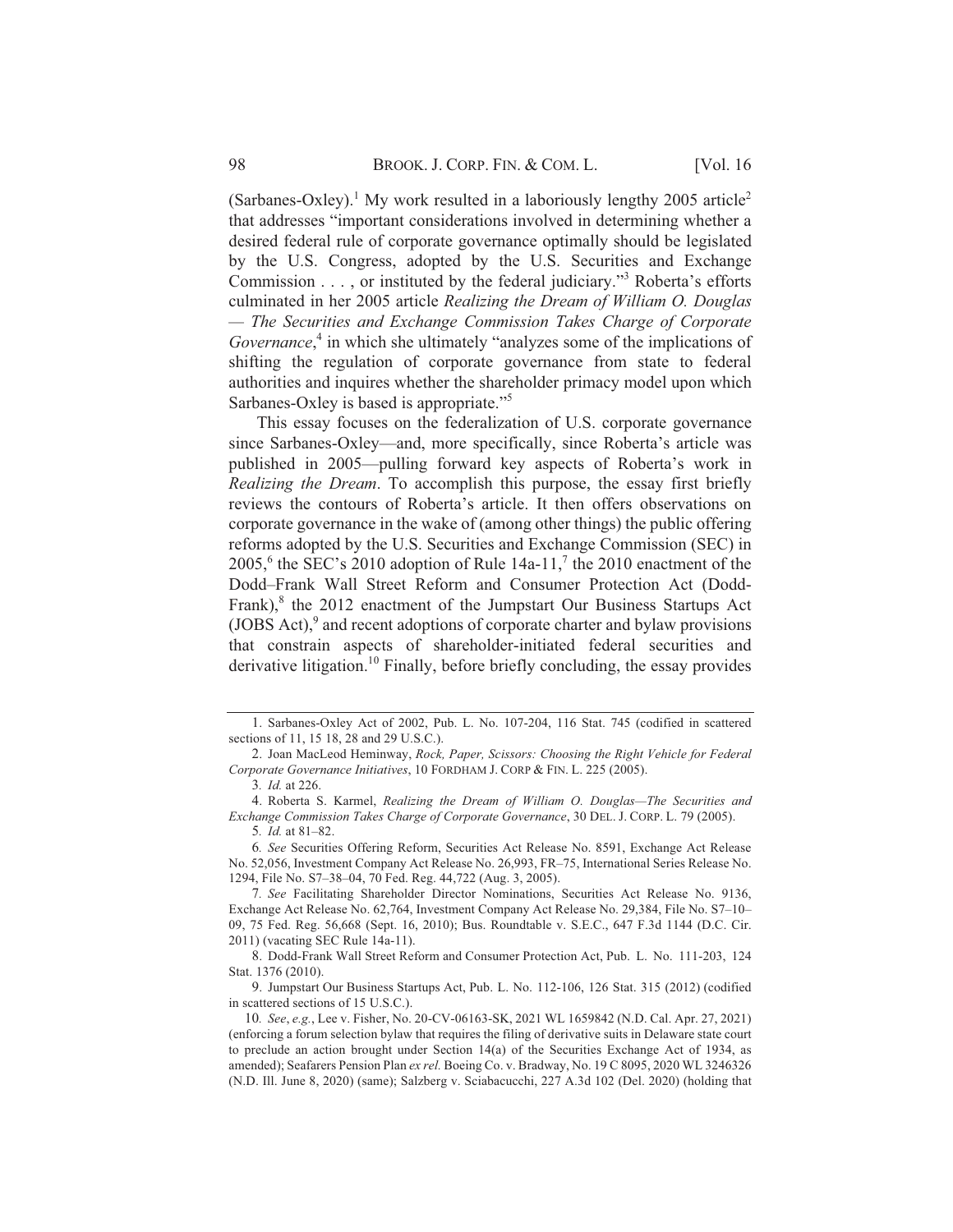brief insights on the overall implications for future corporate governance regulation of these and other occurrences since the publication of *Realizing the Dream.* 

## **I. ROBERTA KARMEL'S FEDERALIZATION ANALYSIS IN REALIZING THE DREAM**

As is obvious from the full title of Roberta's 2005 article, a touchstone in her analysis is William O. Douglas's vision of corporate governance regulation through federal securities regulation. Although perhaps best known as the longest sitting justice on the U.S. Supreme Court, Douglas (as I will refer to him throughout, consistent with the references in Roberta's article) served as a commissioner of the SEC in the late  $1930s$  and as its chairman from September of 1937 through April of  $1939$ <sup>11</sup> Roberta's article expressly refers to Douglas and his ideas at key junctures. Her concise explanation of his overall "dream" is set forth in this brief passage:

William O. Douglas envisioned a federal agency with the mandate to regulate large multinational corporations by directing their governance. Realizing that this was a task too great for a small agency like the SEC, he set forth a model of self-regulation with business codes of conduct to be developed by business leaders under government oversight. This was a model designed to save capitalism during the Great Depression when even Americans were flirting with the idea that socialism might be better than the existing economic system that had failed so badly. $^{12}$ 

Douglas died in 1980<sup>13</sup> but his hopes for the federalization of U.S. corporate governance, as Roberta's article details, have lived on in various ways.

In its early pages, *Realizing the Dream* offers a useful (even enjoyable, at least for corporate governance wonks) walk through key parts of the pre-Sarbanes-Oxley history of successful and unsuccessful efforts to nationalize corporate governance through congressional, SEC, and judicial actions.<sup>14</sup> The tale Roberta tells offers not only broad insights into the public policies underlying our federal securities laws, but also specific observations on the mechanisms of federal regulation impacting corporate governance—from control over corporate board composition and board actions through accountant and attorney conduct regulation to stock exchange supervision. The article also tenders observations about the interaction between federal securities regulation and Delaware's nationally dominant corporate

federal-forum provisions relating to actions brought under the Securities Act of 1933, as amended. do not violate Delaware or federal law or policy).

<sup>11.</sup> See SEC Historical Summary of Chairmen and Commissioners, SEC, https://www.sec.gov/ about/sechistoricalsummary.htm (last visited May 10, 2021).

<sup>12.</sup> Karmel, *supra* note 4, at 133.

<sup>13.</sup> Spencer Rich, *William O. Douglas Dies at 81*, WASH. POST (Jan. 20, 1980), https://www. washingtonpost.com/1980/01/20/william-o-douglas-dies-at-81.

<sup>14.</sup> See Karmel, *supra* note 4, at 82-95.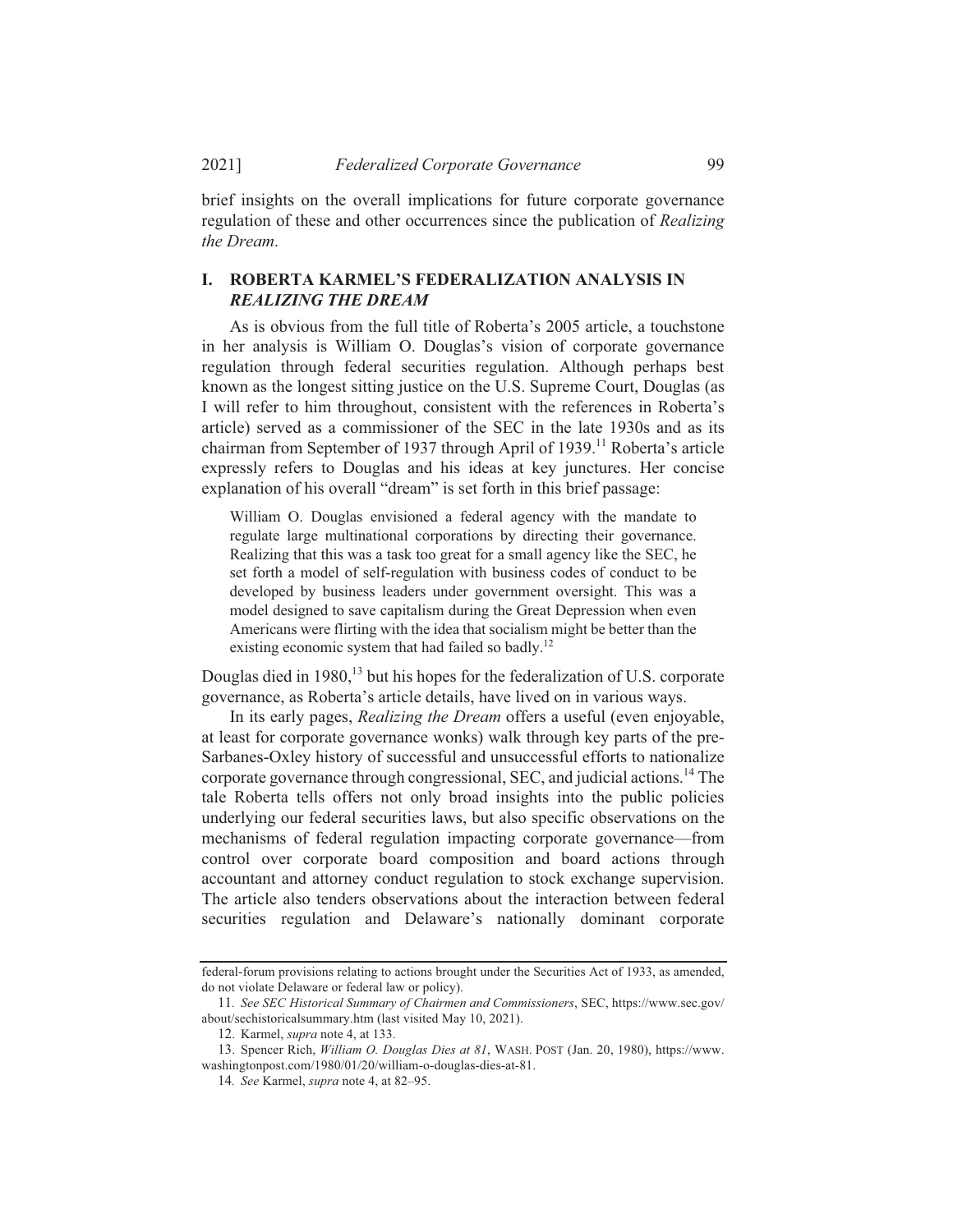governance regime through a review of applicable decisional law.<sup>15</sup> The history Roberta relates illuminates a slow, yet halting, march toward a greater federal role in U.S. corporate governance.

Having addressed that history, *Realizing the Dream* proceeds to identify and assess eight different aspects of Sarbanes-Oxley that altered preexisting corporate governance rules or norms.<sup>16</sup> These areas of regulatory change span a wide array of corporate governance attributes, influences, and interactions, including: officer certifications; constraints on executive compensation and loans; the addition of disclosures on codes of ethics and protections for whistleblowers; mandates relating to audit committee structure and process; accountant regulation; attorney regulation; self-regulatory organization requirements for listed companies; and shareholder nominations of directors. Roberta's commentary incorporates references to the pre-Sarbanes-Oxley history in relevant part.

Finally, before concluding, Roberta outlines four implications of Sarbanes-Oxley by reference to larger facets of corporate governance regulation. First, she offers observations on the potential for aggressive enforcement and overregulation, reflecting on (among other things) Sarbanes-Oxley's expansion and addition of civil and criminal penalties for federal securities law (and related) violations—violations that, as corporate governance regulation increases in breadth and detail, become more likely.<sup>17</sup> Second, she comments on the federalization of U.S. corporate governance, calling out for special attention both the creation of the Public Company Accounting Oversight Board (PCAOB) and corporate board structuring provisions in Sarbanes-Oxley.<sup>18</sup> Next, Roberta assesses the effect of Sarbanes-Oxley on state law, positing "two opposite paths state law could take as a result of Sarbanes-Oxley" (those two paths being  $(1)$  increased or more vigorous state law enforcement of corporate governance rules and (2) a withering of state corporate governance regulation).<sup>19</sup> To close this last substantive part of *Realizing the Dream*, Roberta takes on the task of critiquing the "shareholder primacy model" on which, she avers, Sarbanes-Oxley is founded.<sup>20</sup>

In her conclusion, Roberta emphasizes several points addressed in her earlier analyses and offers some cogent commentary on Sarbanes-Oxley's actual and potential impact on corporate governance regulation. Among other things, she observes that

the SEC is an agency with a very long institutional memory that has always acquired more power in response to crisis and scandal, and the future use it

<sup>15.</sup> *Id.* at 95-98.

<sup>16.</sup> *Id.* at 98-129.

<sup>17.</sup> *Id.* at 129-33.

<sup>18.</sup> *Id.* at 133-35.

<sup>19.</sup> *Id.* at 135-40.

<sup>20.</sup> *Id.* at 140–42.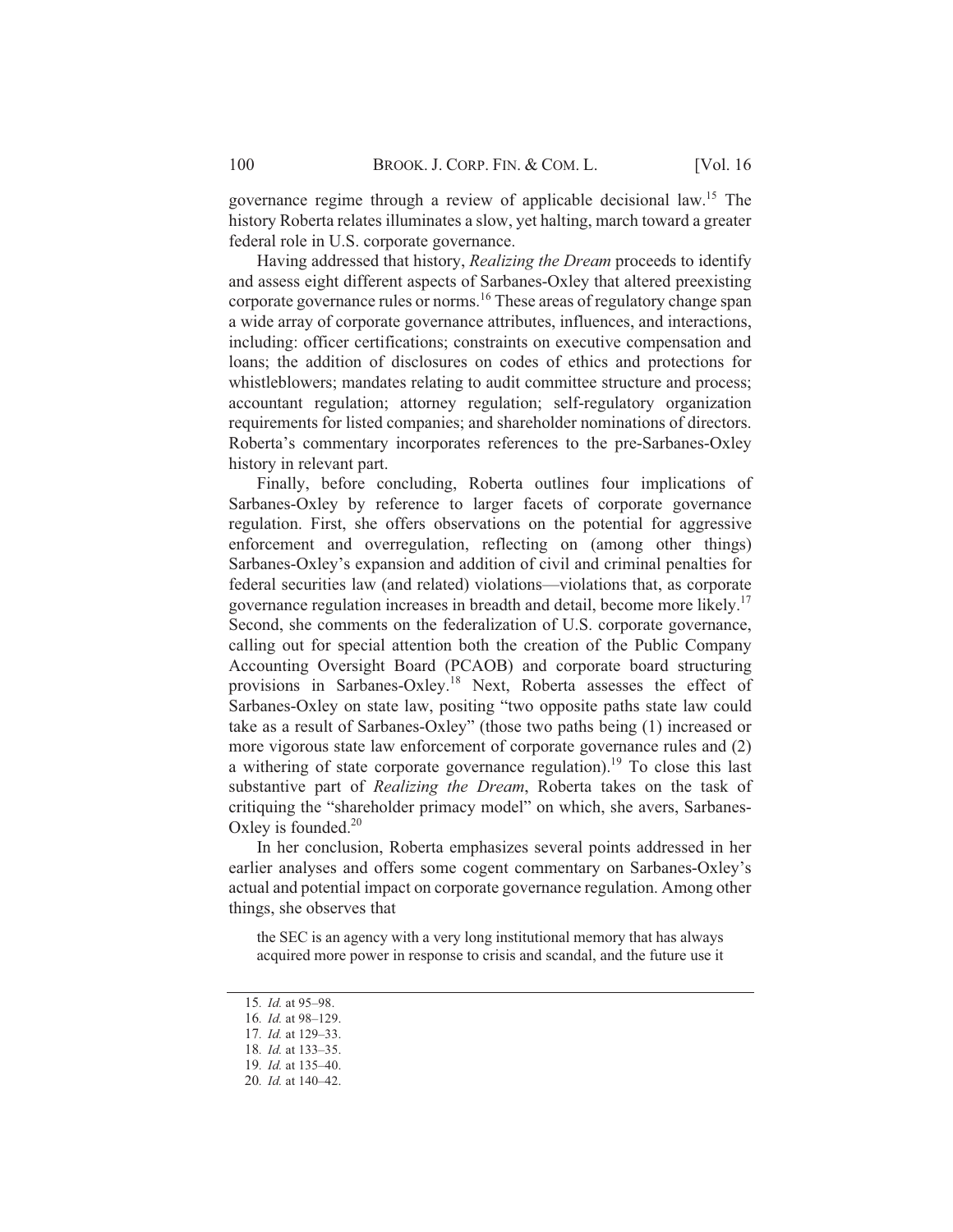may make of the additional power it has acquired pursuant to Sarbanes-Oxley is unknown. The SEC now has the leverage to impose its model of corporate governance—a board of independent directors serving as a check on the CEO; a regulated CFO; and auditors and attorneys who must divide their allegiance to their clients with an allegiance to the SEC—on SEC registered corporations. The next step in these reforms will be greater shareholder democracy, whatever that means.<sup>21</sup>

Her conclusion also includes a caution on the over-use of federal regulation by ex post enforcement rather than regulation through ex ante investor protection mechanisms.<sup>22</sup>

Roberta's concluding observations portend a potential (maybe even likely) sea change in corporate governance—an increase in federalization consistent with Douglas's overall regulatory dream with shareholder primacy as a centerpiece. The extent to which events and conduct in the intervening years have fulfilled Roberta's prophecy or heeded her related counsel may be debatable. As a means of visiting those matters, however, the next two parts of this essay provide insights into the manner through which, and the extent to which, Congress or the SEC has been able to capitalize on the momentum and leverage created by the enactment of Sarbanes-Oxley and the implications of those insights for ongoing corporate governance regulation.

#### **II. SELECTED CHANGES SINCE SARBANES-OXLEY**

In Realizing the Dream, Roberta recognized an all-encompassing definition of corporate governance and, with it, the capacity of corporate finance and securities law principles, tools, and mechanisms to impact the internal governance affairs of corporations. This essay adopts the same wideranging view of corporate governance, one that embraces all aspects of the relationships between and among directors, officers, and shareholders in the management and control of the corporation and the law and norms impacting those relationships. This broad-based definition is consistent with the one I used in my 2005 Rock, Paper, Scissors article.<sup>23</sup>

Much has happened in corporate governance and corporate and securities regulation since Sarbanes-Oxley. This essay does not address every significant event or circumstance impacting corporate governance in the intervening time (almost twenty years at this writing). Rather, the essay highlights five selected post-Sarbanes-Oxley occurrences that interrelate with and impact corporate governance, chosen because of their relationship to the federalization of U.S. corporate governance.

<sup>21.</sup> Id. at 143.

<sup>22.</sup> Id. at 144.

<sup>23.</sup> See Heminway, supra note 2, at 238 ("In this article, 'corporate governance' is used in a general, descriptive manner and is broadly defined to include references to any and all of the structural attributes and processes that determine the nature of, and relationships among, corporate constituents.").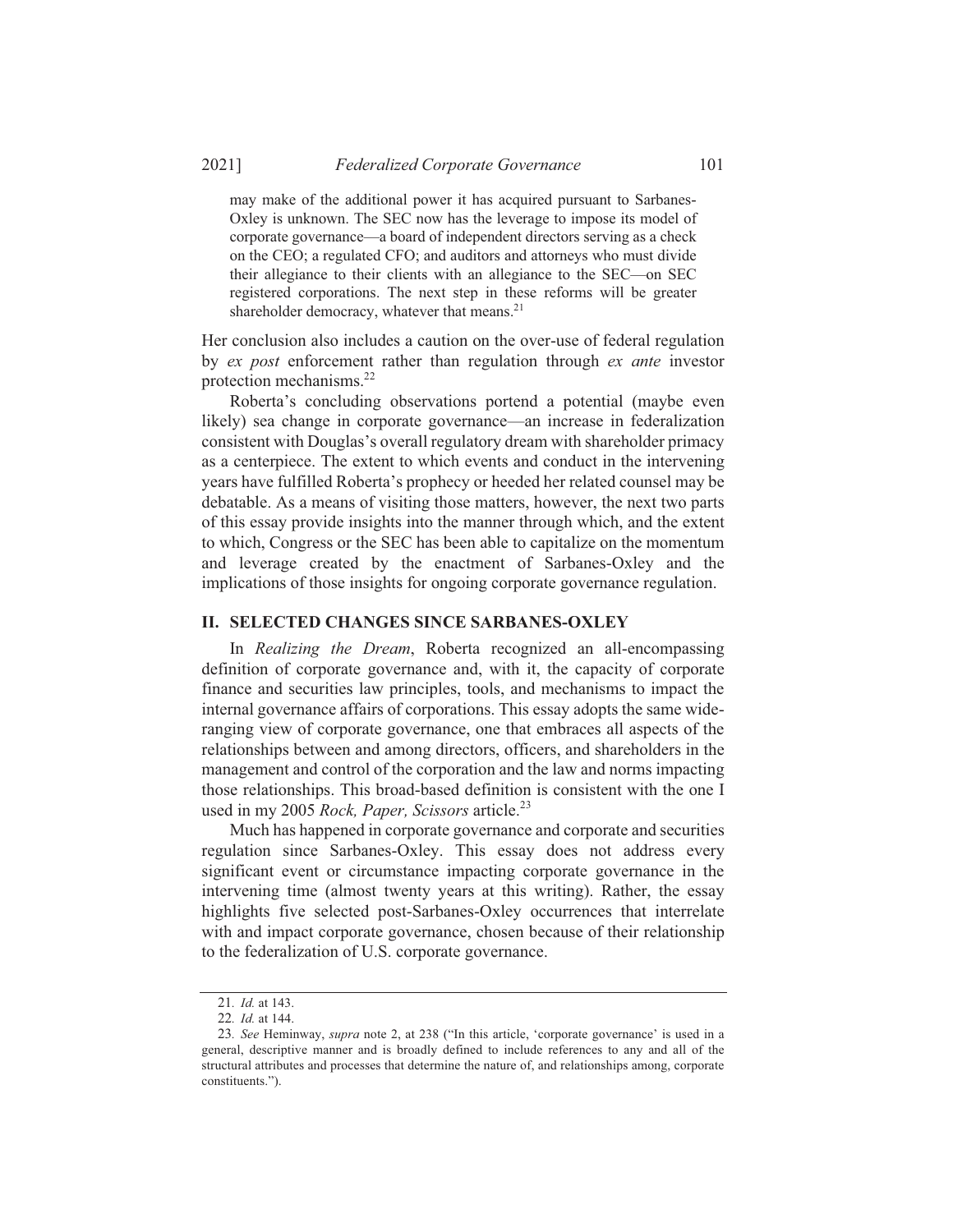#### A. SEC 2005 PUBLIC OFFERING REFORMS

In 2005, the SEC promulgated extensive changes to the regulation of public offerings of securities under the Securities Act of 1933, as amended (the 1933 Act), $^{24}$  especially as that regulation related to issuer communications before and during the pendency of a public offering.<sup>25</sup> The core purpose of the reforms was to clarify and simplify rules relating to communication and offering processes as a means of modernizing and facilitating the regulated public offering of securities.

[C]onsistent with our belief that investors and the securities markets will benefit from greater permissible communications by issuers while retaining appropriate liability for these communications, we have sought to address the need for timeliness of information for investors by building on existing statutory provisions and processes without mandating delays in the offering process that we believe would be inconsistent with the needs of issuers for timely access to the securities markets and capital.<sup>26</sup>

The offering reforms became effective on December 1, 2005.<sup>27</sup>

It is important to note that, overall, the SEC's 2005 public offering reforms have significance as a gateway to the application of federal public company regulation under the Securities Exchange Act of 1934, as amended (the 1934 Act).<sup>28</sup> Firms that engage in public offerings of securities under the 1933 Act often trigger 1934 Act registration under Sections 12(a) and (b) or  $12(g)$  of the 1934 Act<sup>29</sup> and, as a result, public company periodic and transactional reporting regulation under various subsections of Sections 13, 14, and 15 of the 1934 Act.<sup>30</sup> Many of the significant corporate governance provisions in and ramifications of these and other provisions in the 1934 Act are identified and addressed by Roberta in Realizing the Dream (owing to their genesis in the pre-Sarbanes-Oxley history of federalized corporate governance or their adoption in or through Sarbanes-Oxley).<sup>31</sup> In adopting the 2005 public offering reforms, the SEC expressly acknowledged the connection between 1933 Act public offerings and 1934 Act public company reporting. $32$ 

More particularly, the 2005 public offering reforms brought about several specific changes in federal regulation that affect corporate

<sup>24. 15</sup> U.S.C. §§ 77a-77aa (2018).

<sup>25.</sup> See Securities Offering Reform, Securities Act Release No. 8591, Exchange Act Release No. 52,056, Investment Company Act Release No. 26,993, FR-75, International Series Release No. 1294, File No. S7-38-04, 70 Fed. Reg. 44,722 (Aug. 3, 2005).

<sup>26.</sup> Id. at 44,725.

<sup>27.</sup> Id. at 44,722.

<sup>28. 15</sup> U.S.C. §§ 78a-78qq (2018).

<sup>29.</sup> Id. §§ 781(a), 781(b), 781(g).

<sup>30.</sup> Id. §§ 78m, 78n, 78o.

<sup>31.</sup> See Karmel, *supra* note 4, at 82-95, 98-129.

<sup>32.</sup> Securities Offering Reform, 70 Fed. Reg. 44,722, 44,726.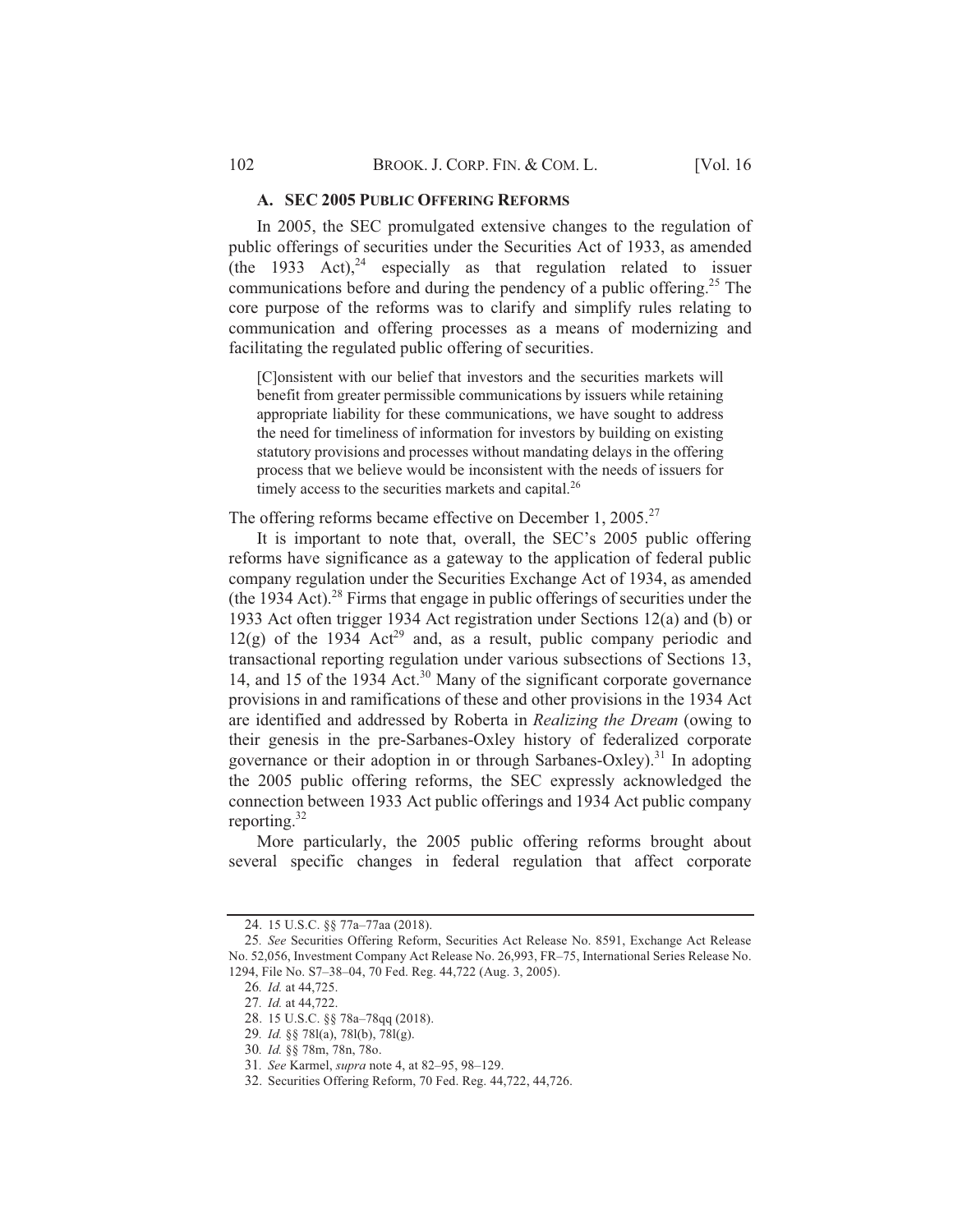governance. These include the introduction of new issuer classifications as they relate to the deregulation of certain pre-offering communications and rule changes impacting statutory liabilities for fraud or misstatements or omissions to state material fact outside the fraud context. Each offers a window on the potential leverage—if not incursion—of federal regulation on internal corporate affairs.

In deregulating pre-offering issuer communication through the 2005 public offering reforms, the SEC sought to limit the prospect of "gunjumping"—offering securities to the public without complying with the strictures of Section 5 of the 1933 Act.<sup>33</sup> Its deregulatory efforts included the creation of several new classifications of securities issuers. Specifically, issuers were classified into four basic groups: well-known seasoned issuers (WKSIs), seasoned issuers, unseasoned reporting issuers, and non-reporting issuers.<sup>34</sup> The assignment of an issuer to a particular classification is based on its relative experience in public reporting and, in the case of WKSIs, market capitalization and other factors.<sup>35</sup> As a general rule, the 2005 public offering reforms allow issuers with a longer public reporting compliance track record and more active public investor engagement more flexibility in their public offerings of securities.<sup>36</sup>

Consistent with this overarching regulatory purpose and policy judgment, the 2005 public offering reforms liberalize pre-offering communications most for WKSIs, next most for seasoned issuers, next most for unseasoned reporting issuers, and least for non-reporting issuers.<sup>37</sup> In doing so, the reforms channel the types of communications certain firms can use, thereby constraining corporate communications that otherwise would be within the full discretion of the corporation's board of directors under its authority as granted by state corporate law.<sup>38</sup> For example, while WKSIs can engage in free writing throughout the public offering process, other issuers may be restricted in the timing, content, or manner of their communications

<sup>33. 15</sup> U.S.C. § 77e (2018).

<sup>34.</sup> See Securities Offering Reform, 70 Fed. Reg. 44,722, 44,726-31.

<sup>35.</sup> See id.

<sup>36.</sup> See id. at 44,726 ("We believe that the most far-reaching revisions of our communications rules and registration processes should be considered for issuers that have a reporting history under the Exchange Act and are presumptively the most widely followed in the marketplace").

<sup>37.</sup> See id. at 44.734 (summarizing the new communication rules and noting that "under the rules we are adopting, eligible well-known seasoned issuers will have freedom generally from the gun-jumping provisions to communicate at any time, including by means of a written offer other than a statutory prospectus. Varying levels of restrictions will apply to other categories of issuers.").

<sup>38.</sup> Under generally applicable statutory law principles, a corporation is managed by or under the direction of its board of directors. *See, e.g.*, DEL, CODE ANN, tit, 8,  $\frac{141}{a}$  (2016) ("The business and affairs of every corporation organized under this chapter shall be managed by or under the direction of a board of directors, except as may be otherwise provided in this chapter or in its certificate of incorporation."): MODEL BUS, CORP, ACT  $\&$   $\&$   $\&$   $\&$   $\&$   $\&$   $\&$  ARR ASS'N 2006) ("The business and affairs of the corporation shall be managed by or under the direction, and subject to the oversight, of its board of directors, subject to any limitation set forth in the articles of incorporation or in an agreement authorized under section 7.32.").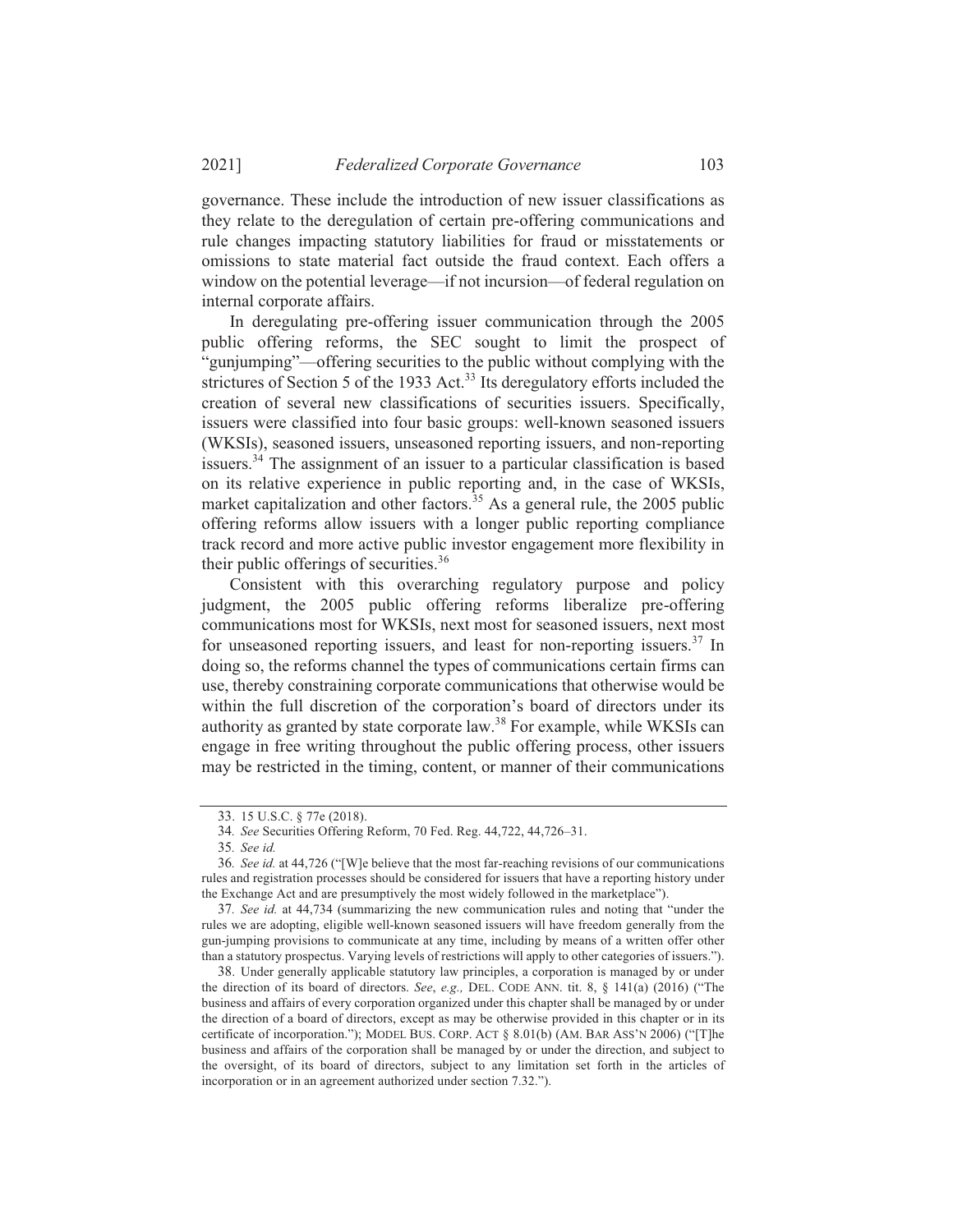with shareholders, investors, and others (including, suppliers, distributors, and customers) in order to comply with gun-jumping safe harbor provisions.<sup>39</sup>

The SEC's 2005 public offering reforms also impact 1933 Act public and private enforcement against issuers and others or fraud and other misstatement and omission liability. For example, the introduction of freewriting prospectuses and new kinds of prospectus supplements among the included regulatory changes generated interpretive complications in the determination of applicable enforcement provisions.<sup>40</sup> Specifically, while certain communications are considered to be part of a registration statement at the time of effectiveness for purposes of liability under Section 11 of the 1933 Act,<sup>41</sup> others may only be actionable under Section 12(a)(2) or Section 17(a) of the 1933 Act.<sup>42</sup>

Public offering liability provisions under the 1933 Act provide obvious constraints on the actions of board of directors, incentivizing them to best assure the provision of materially accurate and complete information to investors. Even before the SEC's adoption of the 2005 public offering reforms, however, the enforcement matrix under the 1933 Act was complex—a web of provisions allowing for public and private enforcement of accurate and complete disclosures based on varied elements with differing remedies. While the introduction of additional complexity through the 2005 public offering reforms may or may not better constrain issuer or board malfeasance, it provides new liability considerations and possible distractions from the board's management of the corporation. In Realizing the Dream, Roberta notes this potential effect of liability provisions on the governance responsibilities of accountants and lawyers in the wake of Sarbanes-Oxley.<sup>43</sup>

#### **B. PROXY ACCESS UNDER RULE 14A-11**

A second area of concern in the post-Sarbanes-Oxley era has been shareholder access to public company proxy statements for the purpose of nominating individuals for service on the board of directors. Roberta addresses this concern in Realizing the Dream.<sup>44</sup> At the time Realizing the Dream was written, the SEC had proposed but not yet adopted Rule 14a-11,

<sup>39.</sup> Securities Offering Reform, 70 Fed. Reg. 44,722, 44,734; 17 C.F.R. §§ 230.163, 230.163A, 230.168, 230.169 (2021).

<sup>40.</sup> See Securities Offering Reform, 70 Fed. Reg. 44,722, 44,759, 44,765-70.

<sup>41. 15</sup> U.S.C. § 77k (2018).

<sup>42.</sup> Id. §§ 771(a)(2), 77p(a).

<sup>43.</sup> Karmel, *supra* note 4, at 130 ("[A]ccountants and lawyers may become more concerned about protecting themselves from possible liabilities than representing client interests.").

<sup>44.</sup> Id. at 123-29.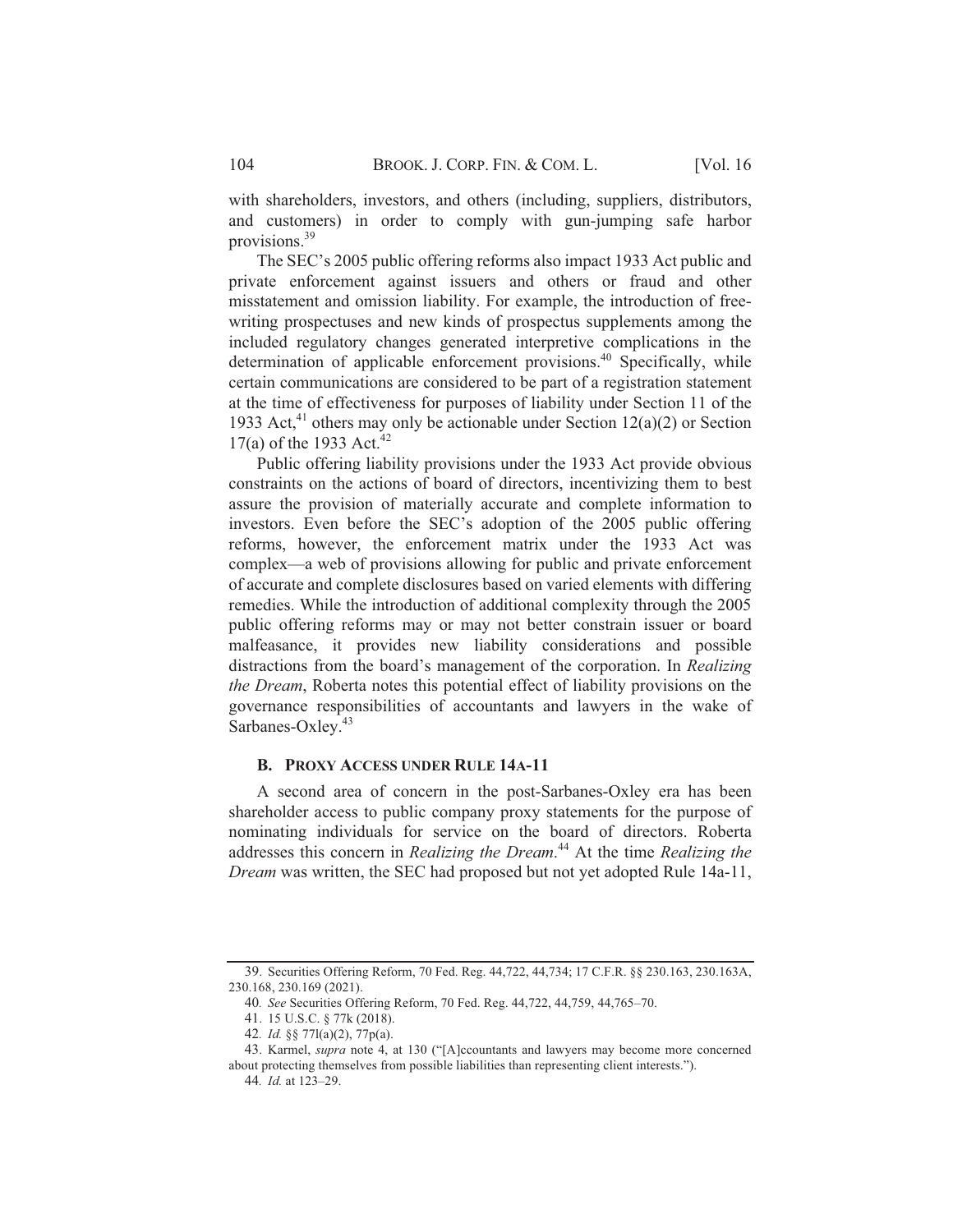the proxy access rule.<sup>45</sup> The final rule was adopted in 2010—almost seven years after it originally was proposed.<sup>46</sup>

As should be evident from the lengthy period between proposal and adoption, the rule proposal and adoption were not without controversy. In fact, debates surrounding the rule continued after its adoption. In 2011, the District of Columbia Circuit Court of Appeals vacated the rule as "arbitrary" and capricious" in Business Roundtable v. SEC.<sup>47</sup> Roberta urged caution in Realizing the Dream, referencing the history of proxy access regulation at the SEC before the 2003 rulemaking proposal.

The SEC twice before proposed the idea of shareholder nominations as a way to ensure better corporate governance, but backed away for, among other reasons, doubts concerning its authority to mandate such a regulation. In the current business-bashing political climate, such doubts seems [sp] to have been pushed aside. They should not be. Regulatory intrusion into the shareholder nomination process goes to the very heart of corporate governance and would drastically alter federal and state power to regulate internal corporate affairs.<sup>48</sup>

The court's 2011 Business Roundtable opinion represents a triumph of federalism over federalization—a push-back against federal assertions of control over the mechanics of shareholder voting, an important element of corporate governance.

There is an interesting footnote to this story. Notwithstanding the judicial invalidation of the SEC's Rule 14a-11, proxy access has been adopted voluntarily at the behest of management or shareholders at a significant number of firms—including especially Fortune 500 companies.<sup>49</sup> Formal shareholder proponents and proposals for proxy access must meet the requirements of Rule 14a-8<sup>50</sup> and proposals may be excluded by a public company on any proper basis set forth in Rule 14a-8(i).<sup>51</sup> Nevertheless, although shareholders may use the federally regulated shareholder process to put proxy access in front of their fellow shareholders for a vote, the

<sup>45.</sup> See Security Holder Director Nominations, Exchange Act Release No. 8626, Investment Company Act Release No. 26206; File No. 87-19-03, 68 Fed. Reg. 60,784 (Oct. 23, 2003).

<sup>46.</sup> Facilitating Shareholder Director Nominations, Securities Act Release No. 9136, Exchange Act Release No. 62764, Investment Company Act Release No. 29384, File No. S7-10-09, 75 Red. Reg. 56,668 (Sept. 16, 2010).

<sup>47. 647</sup> F.3d 1144 (D.C. Cir. 2011).

<sup>48.</sup> Karmel, *supra* note 4, at 128-29 (footnotes omitted).

<sup>49.</sup> See SIDLEY AUSTIN LLP, PROXY ACCESS-NOW A MAINSTREAM GOVERNANCE PRACTICE, Feb 1, 2018, at 1, https://www.sidley.com/-/media/update-pdfs/2018/02/20180201-corporate-gove rnance-report.pdf?la=en ("As of the end of January 2018, 65% of S&P 500 companies have adopted proxy access."); see also Holly J. Gregory at al., The Latest on Proxy Access, HARV. L. SCH. F. ON CORP. GOVERNANCE, Feb. 1, 2019, https://corpgov.law.harvard.edu/2019/02/01/the-latest-onproxy-access/. ("Proxy access is now mainstream at S&P 500 companies (71%) and is nearly a majority practice among Russell 1000 companies (48%).").

<sup>50. 17</sup> C.F.R. § 240.14a-8 (2021).

<sup>51.</sup> Id. § 240.14a-8(i).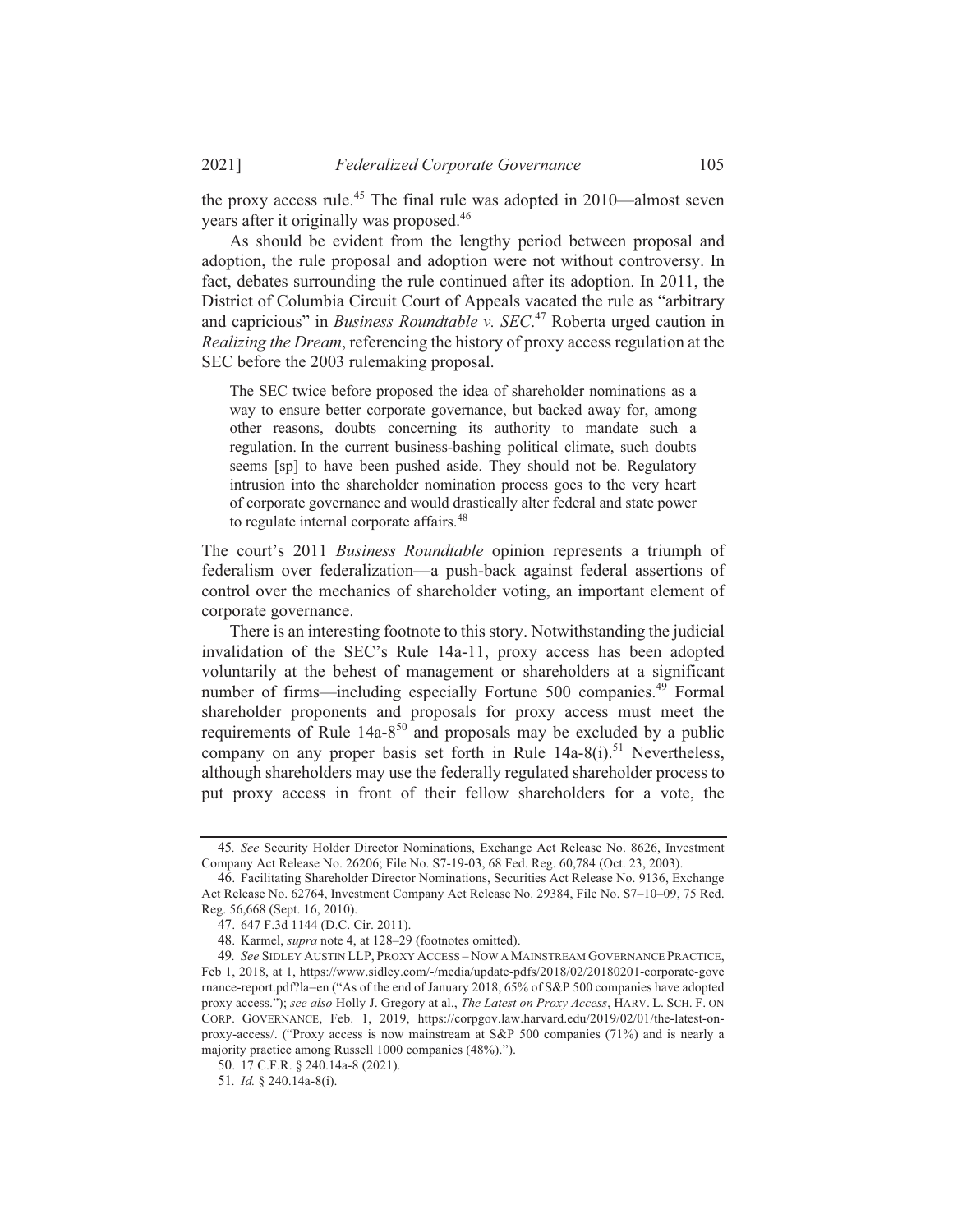achievement of proxy access for director nominations through that federally regulated process is a function of state corporate governance rules.

#### C. DODD-FRANK

The adoption by the U.S. Congress of Dodd–Frank<sup>52</sup> is yet a third post-Sarbanes-Oxley occurrence that presents food for thought in an evaluation of the progressive federalization of U.S. corporate governance. That food for thought comes in the form of both substantive and disclosure regulation of the internal governance of public companies. Certain provisions in Dodd-Frank, especially those involving substantive regulation, represent relatively direct incursions of the federal government into corporate governance.

Two sections of Dodd-Frank merit special attention for their substantive regulation of corporate governance: Sections 951<sup>53</sup> and 954.<sup>54</sup> Section 951 mandates that public companies obtain advisory votes from their shareholders about executive compensation and golden parachutes. Under Section 954, the SEC is obligated to direct national securities exchanges and associations to prohibit the listing of securities of public companies that have not implemented a compensation claw-back policy that complies with SEC regulation (also mandated under Section 954). By expressly requiring specific shareholder votes under Section 951 and directing the use of SEC authority over both public company issuers and stock markets to require and incentivize the adoption of claw-back policies by public company boards of directors under Section 954, Congress has forced the hand of public company directors on these two matters—requiring or coercing the approval of specific corporate governance mechanisms. As a result, Congress affirmatively limited the management discretion that otherwise could be exercised by those directors under state corporate law.<sup>55</sup>

Each of these federal corporate governance initiatives connects with matters addressed in Realizing the Dream. Section 951 echoes recommendations mandating shareholder approvals from a 2002 New York Stock Exchange Corporate Accountability and Listing Standards Committee report noted by Roberta in the article.<sup>56</sup> Section 954 picks up on Roberta's

106

<sup>52.</sup> Dodd-Frank Wall Street Reform and Consumer Protection Act, Pub. L. No. 111-203, 124 Stat. 1376 (2010).

<sup>53.</sup> Id. § 951 (codified at 15 U.S.C. § 78n-1).

<sup>54.</sup> *Id.* § 954 (codified at 15 U.S.C. § 78*j*-4).

<sup>55.</sup> See supra note 38 and accompanying text.

<sup>56.</sup> See Karmel, supra note 4, at 109, 121 (suggesting and noting SEC approval of a requirement that shareholders vote on equity-compensation plans); see also id. at 122 (noting the support of the Business Roundtable for the same). Professor Marc Steinberg notes that the roots of Section 951 may extend even further back. Marc I. Steinberg, The Federalization of Corporate Governance-An Evolving Process, 50 LOY. U. CHI. L.J. 539, 541 (2019) ("[T]o some degree, the Dodd-Frank Act's shareholder say-on-pay advisory vote may trace its origins to a bill introduced in the midst of the Great Depression that required federal regulatory approval of officer compensation." (footnotes omitted)).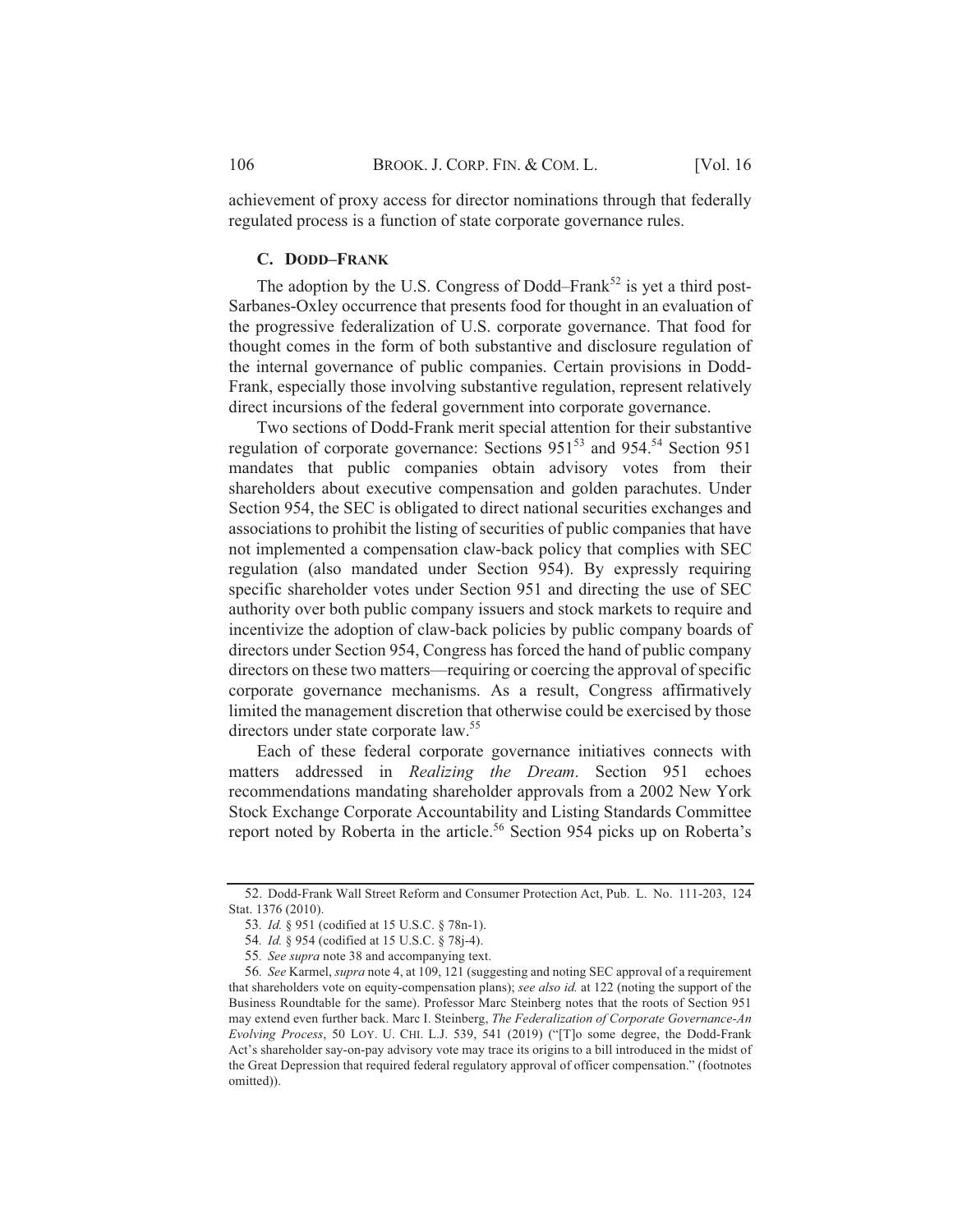discussion of the role of stock exchange listing requirements in federalized corporate governance. $57$ 

Disclosure mandates adopted in Dodd-Frank provide examples of a key indirect way in which federal regulation, especially securities regulation, influences corporate governance. Mandatory disclosure is a principal tool of U.S. federal securities regulation.<sup>58</sup> I offer three Dodd-Frank provisions as illustrations of disclosure as a gateway to federalized corporate governance: Sections 952, 953, and 955.<sup>59</sup> Each typifies how federal securities disclosure regulation can influence, if not dictate, how corporations manage their internal affairs.

Section 952 of Dodd-Frank requires, among other things, disclosure about a public company's retention of compensation consultants and potential conflicts of interest relating to the work performed by those consultants.<sup>60</sup> These disclosures are required to be made "[i]n any proxy or consent solicitation material for an annual meeting of the shareholders (or a special meeting in lieu of the annual meeting)."<sup>61</sup> Section 952 called upon the SEC to promulgate related regulations, which were finalized in the summer of 2012 and included in Item 407 of Regulation S-K (entitled "Corporate" governance").<sup>62</sup>

Dodd-Frank Section 953 requires additional compensation-related  $\mu$ disclosures.<sup>63</sup> Specifically, Section 953 requires public company disclosure relating to pay-for-performance and the relationship (through the presentation of a ratio) of the compensation paid to the firm's chief executive officer to the compensation paid to all other company employees.<sup>64</sup> The SEC has proposed rules on pay-for-performance disclosures, but they have not been adopted.<sup>65</sup> The SEC's rulemaking on pay ratios is codified in Item  $402(u)$  of Regulation S-K.<sup>66</sup>

Finally, in Section 955 of Dodd-Frank, Congress mandated additional disclosures on public company director and employee hedging against a

<sup>57.</sup> See Karmel, *supra* note 4, at 92-94.

<sup>58.</sup> See Christopher T. Hines, *The Corporate Gatekeeper in Ethical Perspective*, 78 MO. L. REV. 77, 97 (2013) ("[W] hile in recent years federal securities law and regulation may have encroached into the historical role of states in respect of corporate governance, the fact remains that the federal securities regulatory system is primarily a system that mandates and enforces disclosure rules.").

<sup>59.</sup> Dodd-Frank Wall Street Reform and Consumer Protection Act. Pub. L. No. 111-203. 88 952, 953, 955, 124 Stat, 1376 (2010).

<sup>60.</sup> See id. § 952 (codified at 15 U.S.C. § 78*i*–3(c)(2) (2018)).

<sup>61.</sup> *Id.* 

<sup>62.</sup> See 17 C.F.R.  $\frac{8}{229.407(e)(34)(iv)}$  (2021) (requiring, with respect to identified compensation consultants, disclosure of the nature of any conflict raised in their work).

<sup>63.</sup> See Pub. L. No. 111-203. § 953 (codified at 15 U.S.C. § 78n(i)).

<sup>64.</sup> Id.

<sup>65.</sup> See Pay Versus Performance, Exchange Act Release No. 4835: File No. S7-07-15 (Apr. 29, 2015), *available at* https://www.sec.gov/rules/proposed/2015/34-74835.pdf. Reopening of Comment Period for Pay Versus Performance,  $87$  Fed. Reg. 5751 (Feb. 2, 2022) (offering the opportunity for additional analysis and comment on the SEC's 2015 proposed rules)

<sup>66. 17</sup> C.F.R. at  $\frac{1}{2}$  229.402(u).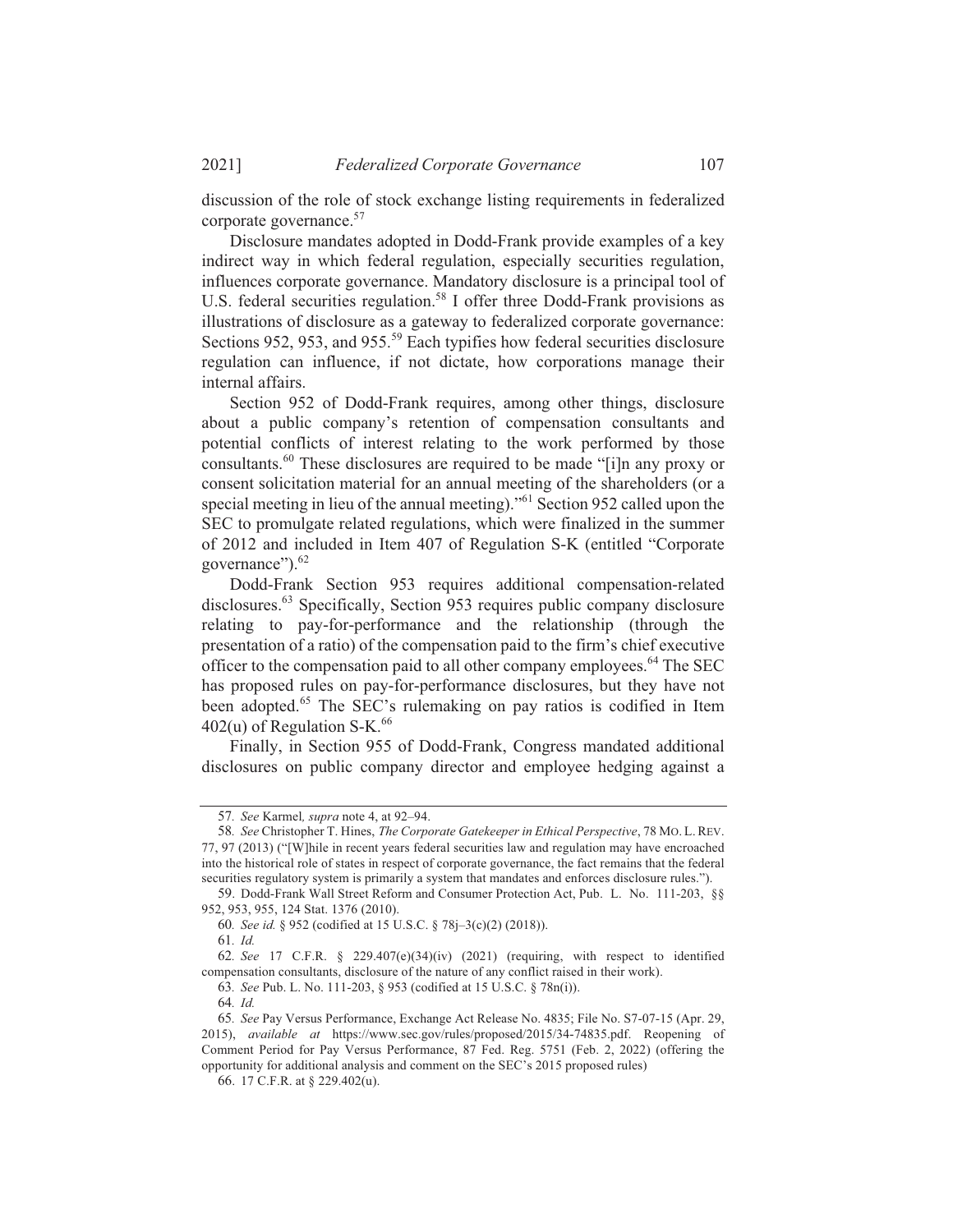decrease in the market value of the public company's stock.<sup>67</sup> Public companies were already invited to disclose their "equity or other security ownership requirements or guidelines . . . and any . . . policies regarding hedging the economic risk of such ownership" under Regulation S-K Item  $402(b)(2)(xiii).$ <sup>68</sup> The core of the SEC's rulemaking implementing the mandate in Section 955, however, is embodied in Item 407(i) of Regulation  $S-K$ <sup>69</sup>

Again, these Dodd-Frank disclosure directives echo themes explored in Realizing the Dream. In her article, Roberta describes the "full disclosure" mandate" of the federal securities  $\arccos^{70}$  and notes that Douglas criticized the disclosure focus of the emergent federal securities law regime in the 1933 Act as inadequate to the task of effective regulation.<sup>71</sup> She observes that even the more substantive regulation imposed under the 1934 Act does not truly change the disclosure-focused nature of these two core federal securities  $laws.<sup>72</sup>$  The same could be said today.

More specifically, the compensation disclosures required under Dodd-Frank are reminiscent of the management compensation disclosure initiatives of the late 1970s and 1990s. Roberta highlights both in Realizing the *Dream.*<sup>73</sup> In the process of recounting the latter, she aptly observes that "[t] he SEC's traditional approach to executive compensation was through disclosure regulation, with an implicitly strong suggestion that the compensation committee should be composed of independent directors."<sup>74</sup> She then notes how Sarbanes-Oxley addressed continuing concerns about management compensation and offered ideas about how the new rules may be used to expand the SEC's authority over this aspect of corporate governance.<sup>75</sup>

### D. THE JUMPSTART OUR BUSINESS START-UPS ACT

The JOBS Act presents a fourth area for exploration of the federal regulatory intrusion on corporation governance in the years since Realizing the Dream was published. This wide-ranging legislation deregulated aspects of both securities offerings and public reporting.<sup>76</sup> The overall goal was to

<sup>67.</sup> See Pub. L. No. 111-203, § 955 (codified at 15 U.S.C. § 78n(j)).

<sup>68. 17</sup> C.F.R. at § 229.402(b)(2)(xiii).

<sup>69. 17</sup> C.F.R. at § 229.407(i).

<sup>70.</sup> See Karmel, supra note 4, at 82-84.

<sup>71.</sup> Id. at 83 ("Shortly after the Securities Act was passed, William O. Douglas . . ., who was to exert considerable influence on the SEC as an early Chairman, criticized the full disclosure philosophy of the statute. In his view, the Act was a failure . . . .").

<sup>72.</sup> *Id.* at 83-84.

<sup>73.</sup> Id. at 88-89; 103-05.

<sup>74.</sup> Id. at 104.

<sup>75.</sup> Id. at 105-06.

<sup>76.</sup> See, e.g., Erik F. Gerding, Against Regulatory Stimulus, 83 LAW & CONTEMP. PROBS. 49, 58 (2020) ("Parts of the statute (the so-called 'emerging growth company' provisions) reduce the periodic disclosure requirements for public companies that have \$1 billion or less in total annual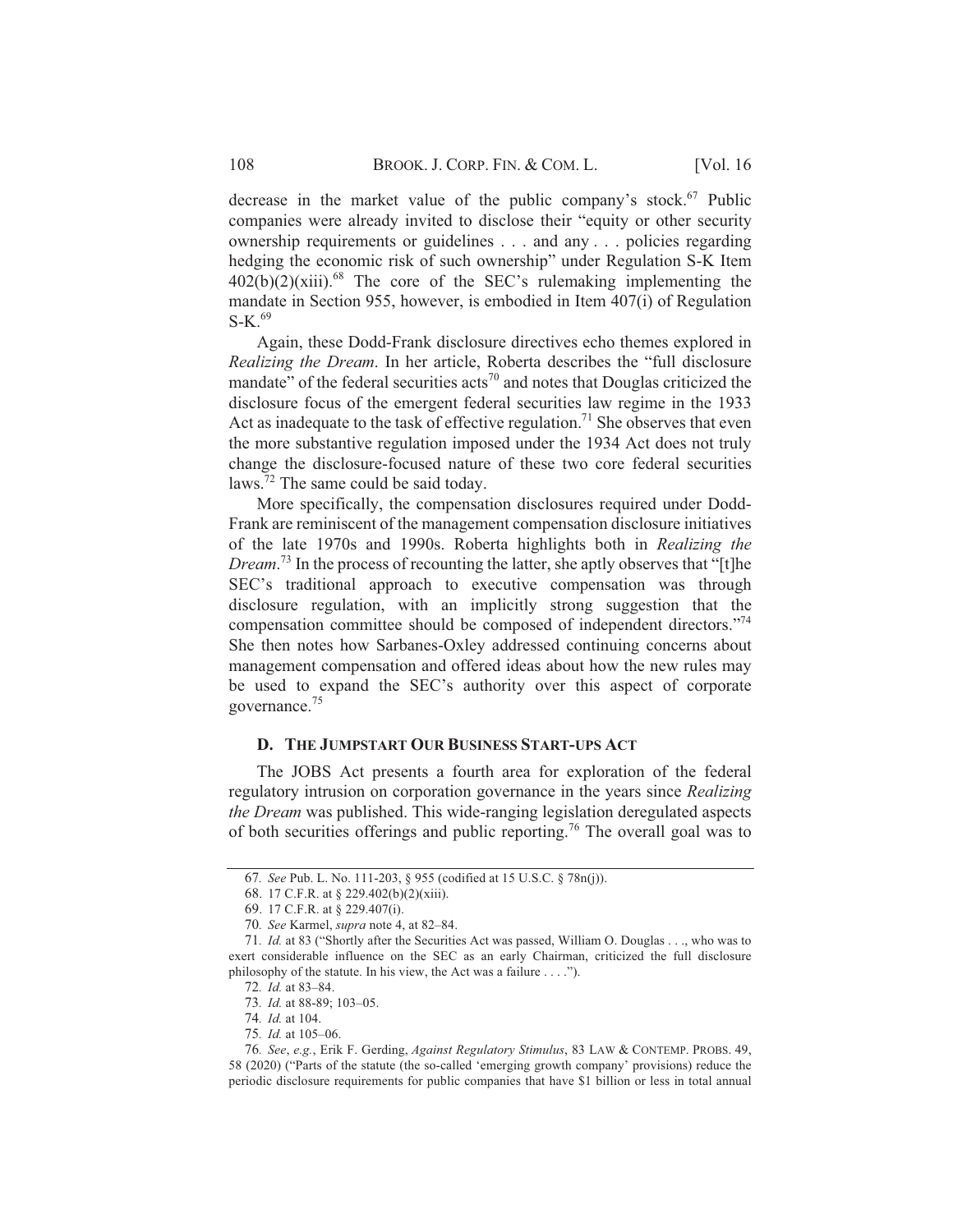make it easier for start-ups and small businesses to access funding from a broader group of investors through U.S. capital markets as a means of catalyzing job growth. $^{77}$ 

As deregulatory legislation, the JOBS Act apparently pulls back from certain aspects of the federal regulation of capital raising. More specifically, in the JOBS Act, Congress set the stage for less SEC regulation of and engagement with securities issuers that may engage in significant capital raises by providing for: lighter disclosure and reduced shareholder approval obligations—including as to management compensation—for emerging growth companies (a new classification of securities issuer created under the JOBS Act) under Title I;<sup>78</sup> unregistered public offerings of securities through securities crowdfunding in Title III (separately entitled the Capital Raising Online While Deterring Fraud and Unethical Non-Disclosure Act (the CROWDFUND Act));<sup>79</sup> and both an overall increase in, and related new exemptions from, the shareholder count thresholds requiring 1934 Act registration in Titles III and V.<sup>80</sup> Exemptions from the pre-existing requirements for registering public offerings of securities under the 1933 Act and for registering public companies under the 1934 Act free firms of some of the SEC's core leverage over their corporate governance since the full panoply of registration statement disclosures under the 1933 Act depend on the existence of a registration requirement<sup>81</sup> and periodic and transactional reporting (the latter including, for these purposes, proxy, tender offer, and

gross revenue."); Michael D. Guttentag, Patching A Hole in the Jobs Act: How and Why to Rewrite the Rules That Require Firms to Make Periodic Disclosures, 88 IND. L.J. 151, 175 (2013) (noting congressional testimony from Harvard Law School Professor John Coates characterizing shareholder-of-record changes in the JOBS Act as "the riskiest proposals being discussed" and "radical deregulation"); Renee M. Jones, The Unicorn Governance Trap, 166 U. PA. L. REV. ONLINE 165, 169-70 (2017) (noting that the JOBS Act "had the principal objective of reducing regulatory burdens that discouraged IPOs").

<sup>77.</sup> Rutheford B Campbell, Jr., The New Regulation of Small Business Capital Formation: The Impact-If Any-of the Jobs Act, 102 KY. L.J. 815 (2014) (observing that the JOBS Act "was—at least apparently—driven by the desire to promote job creation by facilitating small business capital formation"); Rutheford B Campbell, Jr., The SEC's Regulation A+: Small Business Goes Under the Bus Again, 104 KY. L.J. 325, 344–45 (2016) ("Considered as a whole, the JOBS Act... offered the Commission the opportunity to construct three essentially new and rational paths for small business capital formation."); Patricia H. Lee, Access to Capital or Just More Blues? Issuer Decision-Making Post SEC Crowdfunding Regulation, 18 TRANSACTIONS: TENN. J. BUS. L. 19, 26 (2016) (briefly describing the stimulus to passage of the JOBS Act and quoting President Obama's statement on its purpose).

<sup>78.</sup> Pub. L. No. 112-106, 126 Stat. 306, §§ 101-08 (2012).

<sup>79.</sup> Id. §§ 301-305.

<sup>80.</sup> E.g., id. § 303 (providing an exemption for crowdfunded equity); id. § 501 (raising the overall shareholder threshold for registration to 2,000 persons or 500 persons who are not accredited investors); id. 502 (providing an exemption for "persons who received the securities pursuant to an employee compensation plan in transactions exempted from the registration requirements of section 5 of the Securities Act of 1933").

<sup>81.</sup> See 15 U.S.C. §§ 77e, 77f, 77g (2018) (providing for the registration of securities offerings, the filing of the registration statement, and the contents of the registration statement).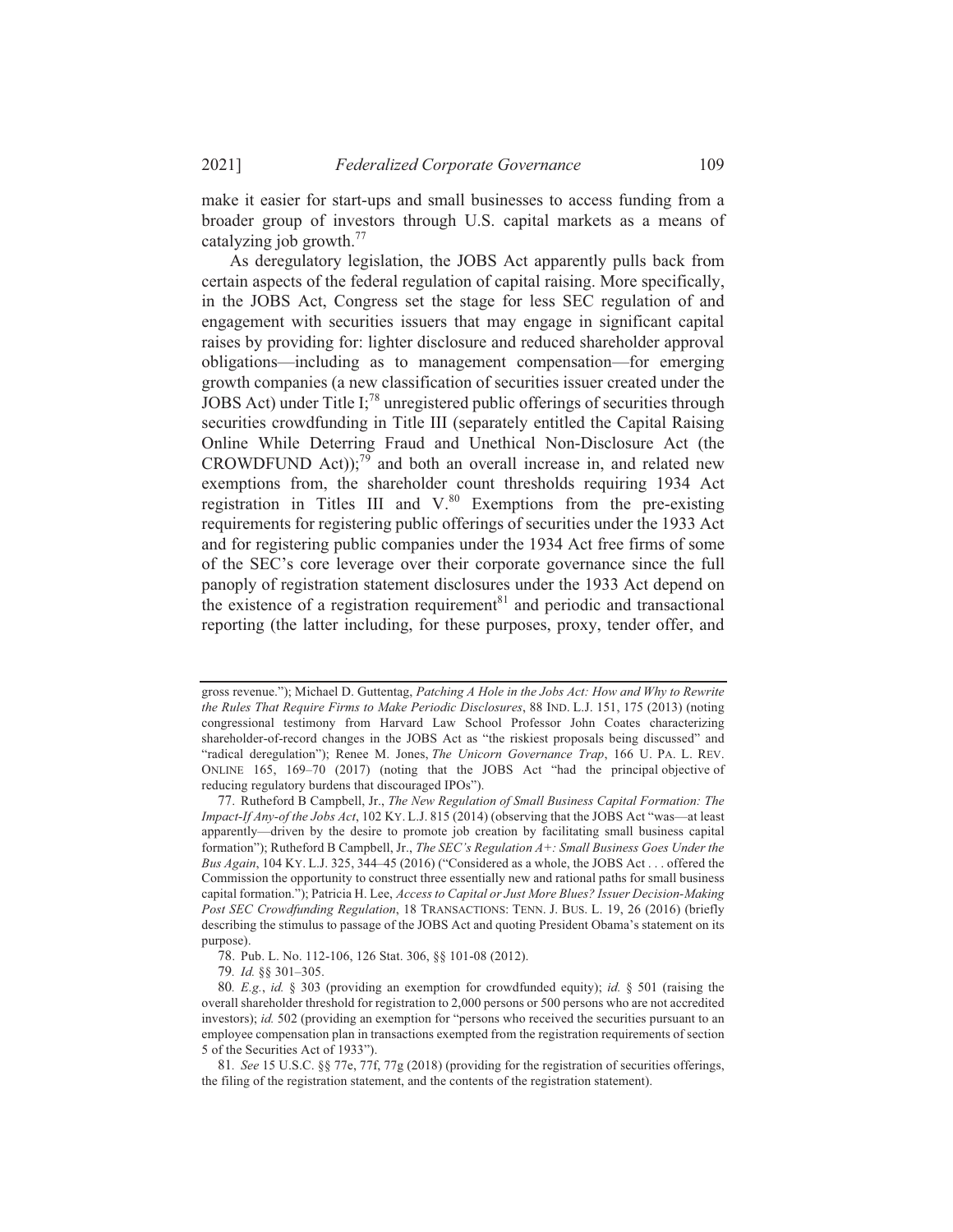going-private regulation) under the 1934 Act depends on public company status.<sup>82</sup>

Yet, aspects of the complex deregulation introduced in the JOBS Act also keep the SEC engaged with the very issuers targeted by the legislation. The regulatory exemptions provided to emerging growth companies are intended to be temporary since the classification itself is not permanent.<sup>83</sup> Moreover, issuers of securities in offerings exempt from registration under the CROWDFUND Act do have limited reporting obligations. But perhaps more importantly, the CROWDFUND Act introduced a new federal private right of action under Section  $4A(c)$  of the 1933 Act for material misstatements or misleading material omissions.<sup>84</sup> Importantly, under that CROWDFUND Act provision, any of the following may be liable to a person purchasing securities in the offering:

 $\Box$  the issuer that offers or sells the security in an offering exempted from registration under the CROWDFUND Act:

 $\Box$  any "director or partner of the issuer";

 $\Box$  "the principal executive officer or officers, principal financial officer, and controller or principal accounting officer of the issuer (and any person occupying a similar status or performing a similar function)"; and

 $\Box$  any other person who offers or sells the security in the offering.<sup>85</sup>

Negligent misrepresentations or omissions appear to be enough to generate liability under this provision.<sup>86</sup> However, a plaintiff bringing an action under Section  $4A(c)$  must be ignorant of the "untruth or omission," and the issuer may overcome the plaintiff's claim by sustaining "the burden of proof that such issuer did not know, and in the exercise of reasonable care could not have known, of such untruth or omission."<sup>87</sup>

The private action created in Section  $4A(c)$ —especially as it relates to corporate management—has the capacity to recalibrate, if not the effect of

<sup>82.</sup> See 15 U.S.C. § 78m(a) (providing for periodic reporting by 1934 Act registrants—i.e. "[e]very issuer of a security registered pursuant to section 78*l* of this title"); *id.*  $878m(e)$  (providing for SEC regulation of repurchases of equity securities by "an issuer which has a class of equity securities registered pursuant to section 78*l* of this title"); *id.*  $\delta$  78n(a) (providing for SEC regulation of the solicitation of "any proxy or consent or authorization in respect of any security  $\dots$  registered pursuant to section 78*l* of this title"); *id.*  $\frac{8}{30}$  (d) (providing for SEC regulation of certain tender offers for "any class of any equity security which is registered pursuant to section 78l of this title").

<sup>83.</sup> See 15 U.S.C. § 78c(80) (delineating the characteristics and duration of emerging growth company status).

 $\overrightarrow{84}$ . *Id.* § 77d-1(c)(1).

<sup>85.</sup> *Id.*  $\frac{8}{77d-1}$  (c)(3). The creation of this summary requires some interpretation, since the statute *itself is not drafted clearly, See Alan R. Palmiter, Pricing Disclosure: Crowdfunding's Curious Conundrum, 7 OHIO ST. ENTREP. BUS. L.J. 373, 407 (2012).* 

<sup>86.</sup> See, e.g., Palmiter, *supra* note 85, at 374 ("[T]he new law creates a lower negligence threshold for antifraud liability, which applies both to the company raising the capital and the securities firm or portal serving as intermediary.").

<sup>87. 15</sup> U.S.C.  $\frac{8}{3}$  77d-1(c)(2): see also Palmiter, supra note 85, at 405.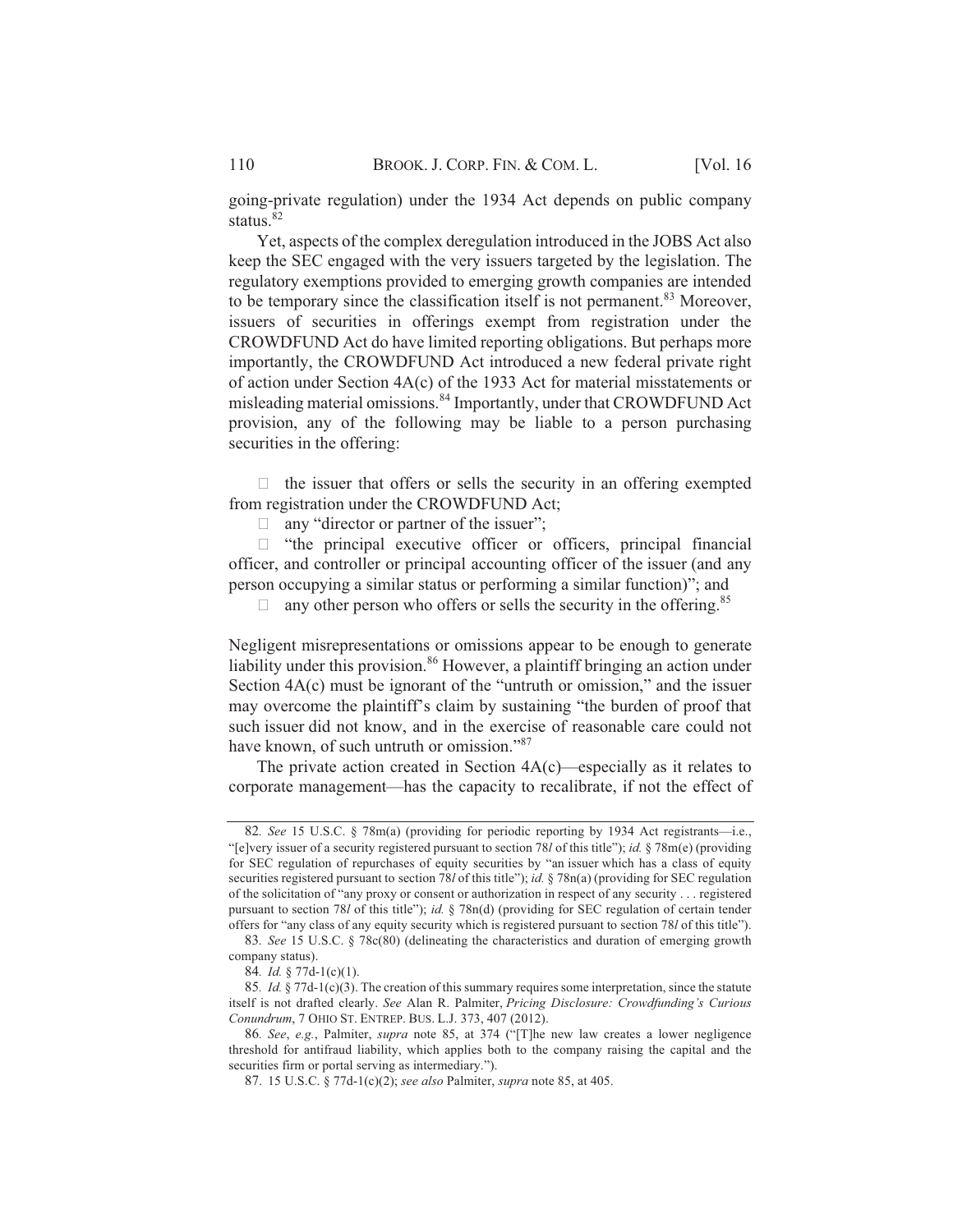recalibrating, corporate governance norms and shift enforcement to federal forums. In Section  $4A(c)$ , investors (including corporate shareholders) are afforded a federal cause of action against some members of corporate management for the breach of their duty to accurately and completely disclose all material information in connection with a crowdfunded offering. This is significant as a matter of corporate governance in that, as Roberta notes, "[t]raditionally, derelictions of duty by officers and directors have been tested in derivative actions or injunctive actions in state courts."<sup>88</sup> Moreover, a failure to comply with disclosure obligations may signal or result from breaches of state corporate law fiduciary duties; the two are closely related (especially through the obligation to act in good faith).<sup>89</sup> Federal securities disclosure litigation and state law shareholder derivative claims are not proxies for each other, but each can independently be a tool of corporate  $\epsilon$  governance.<sup>90</sup>

## **E. FORUM SELECTION CHARTER AND BYLAW PROVISIONS**

Finally, a fifth important potential area for review in assessing the federalization of U.S. corporate governance is the recent series of actions challenging the validity of provisions in Delaware corporate organic documents (charters and bylaws) directing plaintiffs to bring legal claims arising under specific federal securities laws in specific forums. Corporate

Importantly, the connection between directors and disclosure is not new. Indeed, over time, the SEC has reiterated the role that the board is expected to play in monitoring disclosures or, put differently, the role that disclosure plays in corporate governance. Outside directors are rarely "speakers" on behalf of issuers, except in the context of director-signed offering and proxy documents. They are, however, disclosure monitors, which arguably is their role in the context of offerings as well—"tak[ing] ... care in ensuring the accuracy of the statements" made.

<sup>88.</sup> See Karmel, *supra* note 4, at 138.

<sup>89.</sup> E.g., Donald C. Langevoort & Hillary A. Sale, *Corporate Adolescence: Why Did "We" Not* Work?, 99 TEX. L. REV. 1347, 1376 (2021) (observing that "good faith, and the disclosure discourse inherent in it, is designed to play a role in establishing internal controls—even in start-ups and even more problematically with longer term corporate adolescents."): Hillary A. Sale  $\&$  Donald C. Langevoort, *"We Believe": Omnicare, Legal Risk Disclosure and Corporate Governance, 66 DUKE* L.J. 763, 786 (2016) [hereinafter *Omnicare*] (advising that "board members must ask enough questions about significant legal-risk matters to be comfortable that neither the words making up the disclosure nor their fair implications could be misleading to investors."). Professors Sale and Langevoort offer a cogent explanation of the corporate governance connection to firm disclosure management.

Sale & Langevoort, *Omnicare*, *supra*, at 791-92; see also Hillary A. Sale, Disclosure's Purpose, 107 GEO. L.J. 1045, 1050-51 (2019) ("[T]he regulatory structure inserts directors into the disclosure space, requiring them to play a role in diminishing information asymmetries and detecting fraud, which helps to decrease shareholder monitoring costs, facilitate capital raising, and diminish the impacts of publicness." (footnote omitted)).

<sup>90.</sup> See Robert B. Thompson & Hillary A. Sale, Securities Fraud as Corporate Governance: Reflections Upon Federalism, 56 VAND. L. REV. 859, 860 (2003) ("[Flederal securities law and enforcement via securities fraud class actions today have become the most visible means of regulating corporate governance.").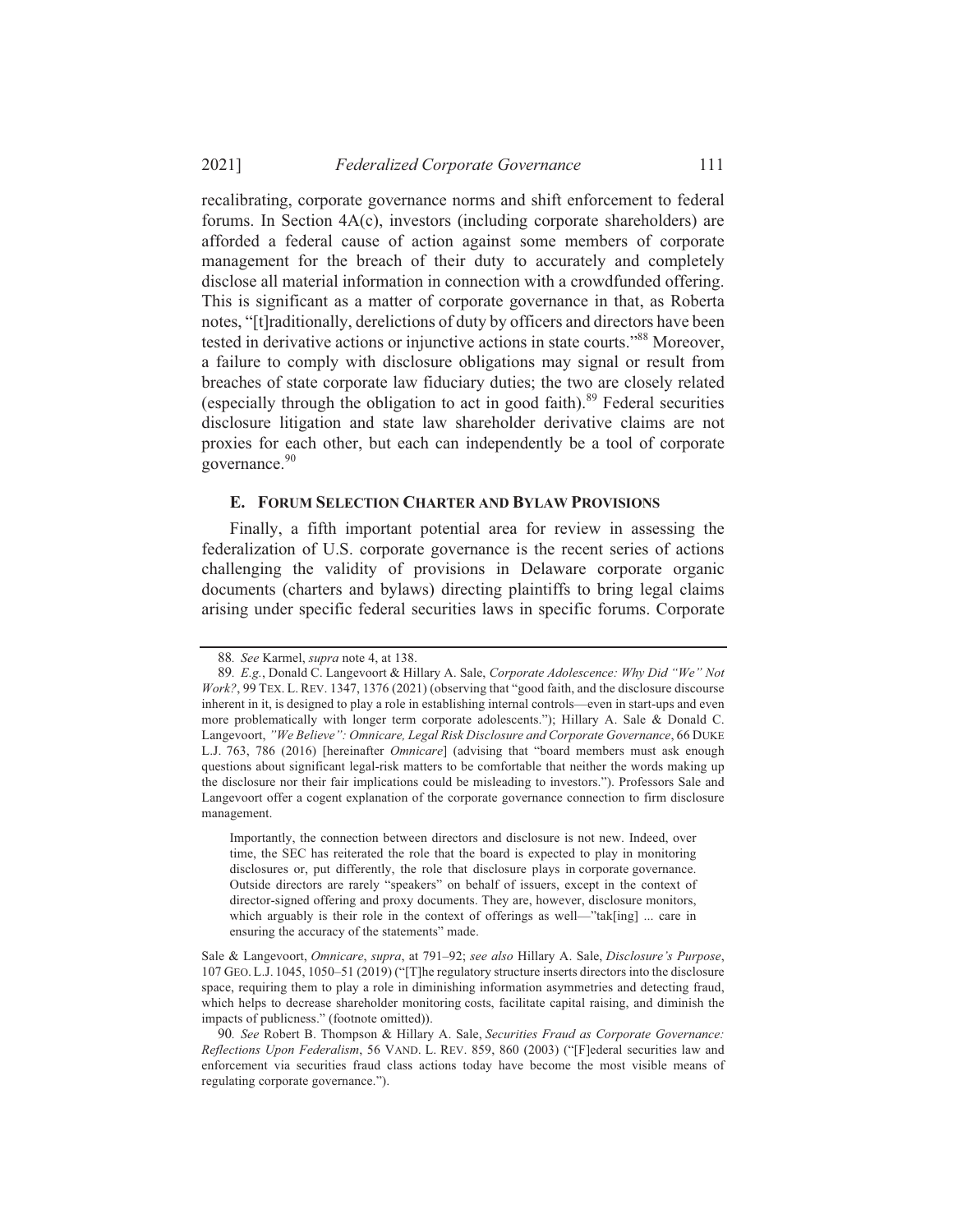organic documents, especially bylaws, have been popular vehicles for the modulation of corporate governance in recent years. State courts often have blessed carefully crafted corporate governance regulation through provisions included in corporate organic documents.<sup>91</sup> As a result, the corporate governance regulatory tilt leans clearly away from federalization and toward federalism in this area—an area that Roberta notes, in *Realizing the Dream*, may get less attention than it deserves.  $92$ 

*Salzberg v. Sciabacucchi*<sup>93</sup> has gotten significant, leading attention in the decisional law on "federal-forum provisions" (or "FFPs," for short). In *Salzberg*, the Delaware Supreme Court validated provisions in three Delaware corporate charters (those of Blue Apron Holdings, Inc., Roku, Inc., and Stitch Fix, Inc.) that mandated a federal forum for legal actions brought by a shareholder under the 1933 Act. In its opinion, the court referenced not only state statutory provisions authorizing charter provisions "for the management of the business and for the conduct of the affairs of the corporation" and "creating, defining, limiting and regulating the powers of. . the stockholders,"<sup>94</sup> but also applicable interpretive decisional law and Delaware and federal public policy. In addressing Delaware public policy, the *Salzberg* court characterized the scope of the state charter authorization as "broadly enabling":<sup>95</sup> noted that under Delaware law "stockholderapproved charter amendments are given great respect": $96$  and averred that Delaware's corporate statutory law "allows immense freedom for businesses to adopt the most appropriate terms for the organization, finance, and

<sup>91.</sup> See, e.g., Lee v. Fisher, No. 20-CV-06163-SK, 2021 WL 1659842 (N.D. Cal. Apr. 27, 2021) (validating a forum selection provision that compelled derivative actions be brought in the Delaware Court of Chancery): Seafarers Pension Plan *ex rel.* Boeing Co. v. Bradway, No. 19 C 8095, 2020 WL 3246326 (N.D. Ill. June 8, 2020) (same); Salzberg v. Sciabacucchi, 227 A.3d 102 (Del. 2020) (validating charter provisions mandating a federal forum for shareholder actions under the 1933 Act): Boilermakers Loc. 154 Ret. Fund v. Chevron Corp., 73 A.3d 934 (Del. Ch. 2013), *judgment* entered sub nom. Boilermakers Loc. 154 Ret. Fund & Key W. Police & Fire Pension Fund v. Chevron Corp. (Del. Ch. 2013) (validating forum selection bylaws requiring that internal affairs shareholder litigation be brought on the Delaware Court of Chancery): Stroud v. Grace, 606 A.2d 75 (Del. 1992) (validating bylaws providing qualifications and procedures for director nominations): Frantz Mfg. Co. v. EAC Indus.,  $501$  A.2d 401, 403 (Del. 1985) (validating bylaw amendments that mandated, e.g., unanimous presence of directors for a quorum at a board meeting and a unanimous required vote of directors for all board and committee action); but see Galaviz v. Berg, 763 F. Supp. 2d 1170 (N.D. Cal. 2011) (invalidating a director-adopted by law mandating that derivate actions be brought in the Delaware Court of Chancery): Blasius Indus., Inc. v. Atlas Corp.  $564$  A.2d  $651$ ,  $652$  (Del. Ch. 1988) (invalidating bylaw amendments increasing the size of the corporation's board in response to a perceived corporate threat).

<sup>92.</sup> See Karmel, *supra* note 4, at 95 ("Much has been written on the regulatory competition between the states for corporate charters while less attention has been given to competition between the SEC and state legislators and judges.").

<sup>93.</sup> Salzberg, 227 A.3d 102.

<sup>94.</sup> DEL. CODE ANN. tit. 8, § 102 (2020): Salzberg, 227 A.3d at 113.

<sup>95.</sup> Salzberg, 227 A.3d at 115.

<sup>96.</sup> *Id.* at 116.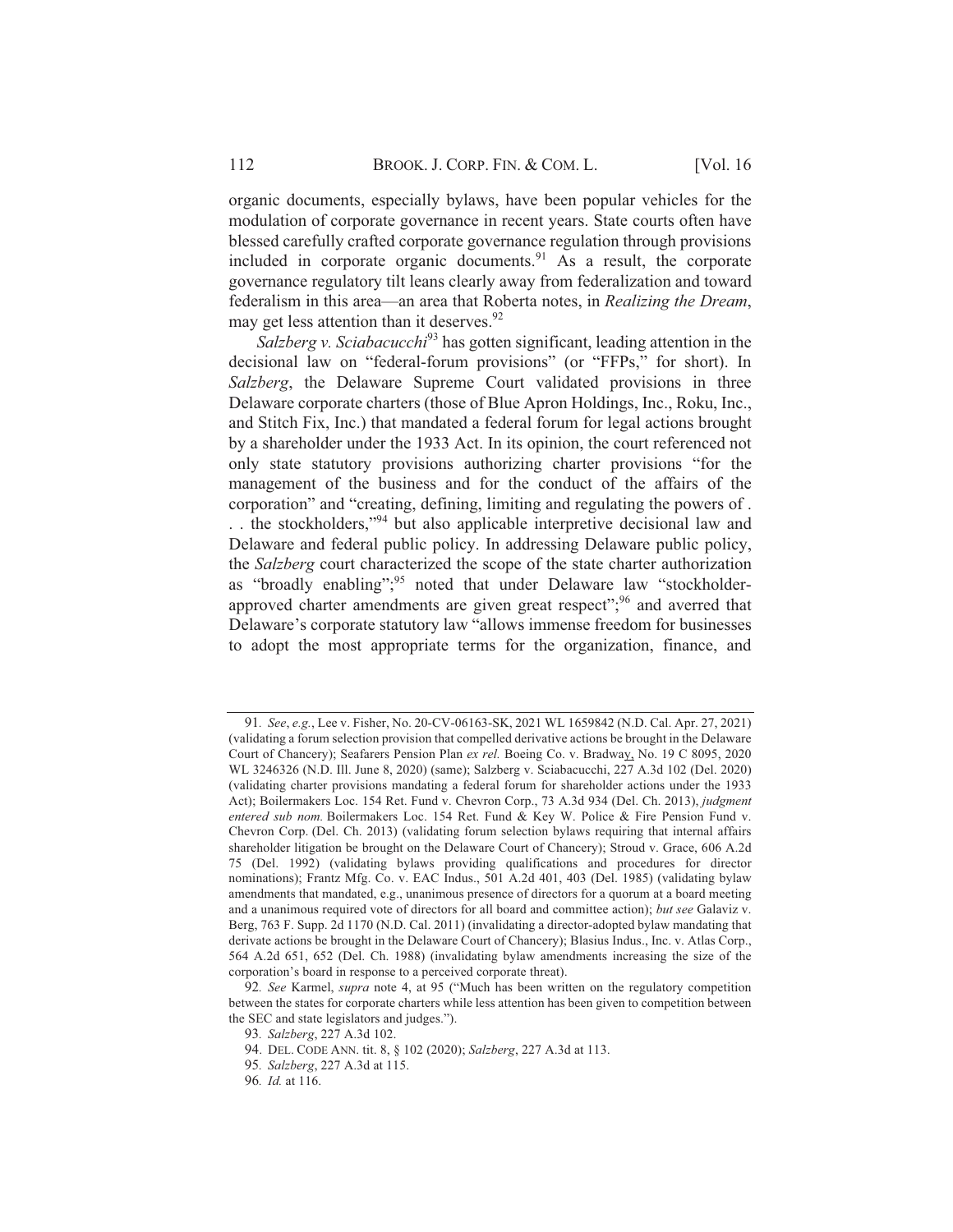governance of their enterprise."<sup>97</sup> As to federal public policy, the *Salzberg* court, citing to *Rodriguez de Ouijas v. Shearson/American Express, Inc.*,<sup>98</sup> maintains that "the United States Supreme Court held that federal law has no objection to provisions that preclude state litigation of Securities Act claims." $99$ 

Overall, Salzberg represents a decided assertion of state corporate governance control over federal claims under the 1933 Act. The summary conclusion in the opinion offers strong support for a Delaware corporation's authority to manage shareholder litigation through private ordering. Although the conclusion refers specifically in several places to the 1933 Act, much of the language used by the court in that part of the opinion is relatively broad and not apparently confined to either 1933 Act causes of action or private ordering accomplished through corporate charters. The final paragraph of the opinion broadly states that the General Corporation Law of the State of Delaware "was intended to provide directors and stockholders with flexibility and wide discretion for private ordering and adaptation to new situations."<sup>100</sup>

Opinions in two subsequent federal district court actions cite to Salzberg in validating forum selection provisions in corporate bylaws. Although these cases involved bylaw provisions (rather than charter provisions) mandating state court forums for derivative actions (rather than a federal court forum for 1933 Act causes of action), the forum selection clauses challenged in them have the same overall litigation management purpose. In confirming the legal validity of these forum selection clauses, the trial court opinions in both cases indicate a clear preference for allowing corporate boards of directors to manage the corporation's business and affairs, including by recalibrating or otherwise regulating the powers of the shareholders through provisions in corporate bylaws.

In Seafarers Pension Plan on behalf of Boeing Co. v. Bradway.<sup>101</sup> a 2020 decision in the U.S. District Court for the North District of Illinois, the court validates and enforces a bylaw provision that requires shareholder derivative actions to be filed in Delaware state court. The plaintiff shareholder had brought a derivative claim against Boeing Company under Section 14(a) of the 1934 Act—a derivative claim that only can be brought in federal court as a matter of federal law.<sup>102</sup> Thus, the plaintiff shareholder argued, Boeing's forum-selection clause prevented it altogether from bringing its derivative claim. The court, in enforcing Boeing's forum-selection bylaw, noted both

<sup>97.</sup> Id.

<sup>98.</sup> Rodriguez de Ouijas v. Shearson/American Exp. Inc., 490 U.S. 477 (1989).

<sup>99.</sup> Salzberg, 227 A.3d at 132.

<sup>100.</sup> *Id.* at 137.

<sup>101.</sup> No. 19 C 8095, 2020 WL 3246326 (N.D. Ill. June 8, 2020).

<sup>102.</sup> *Id.* at \*1 ("[A] Boeing shareholder . . . may not file a derivative suit in federal court and a state court does not have jurisdiction to hear a federal derivative suit.").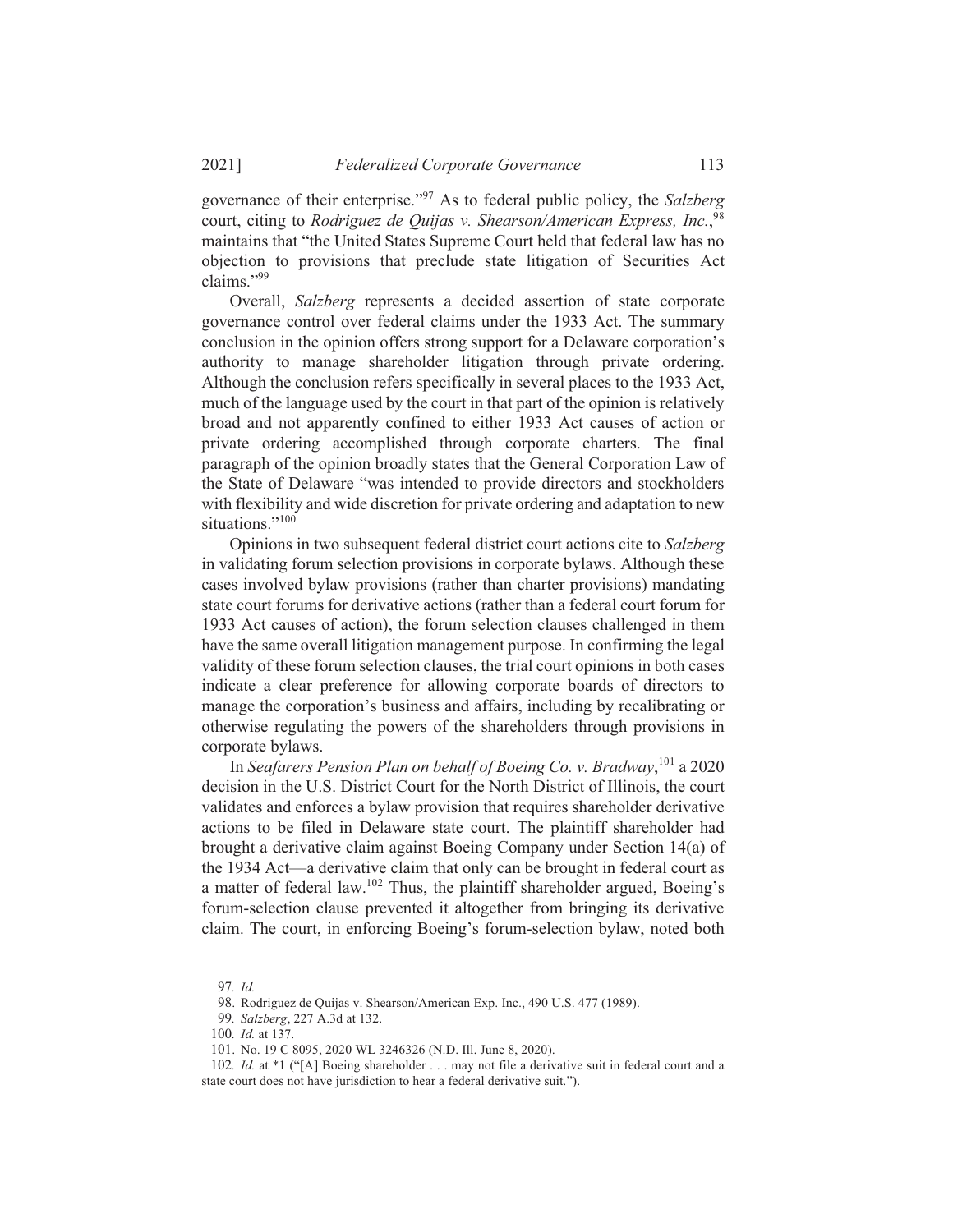the availability of a substitute Delaware state law action and the principal governance rationale for forum-selection bylaws: "the avoidance of multiforum litigation."<sup>103</sup>

On the eve of publication of this essay, the district court's judgment in Seafarers Pension Plan was reversed in a 2-1 decision by the U.S. Court of Appeals for the Seventh Circuit.<sup>104</sup> By way of summary explanation, the court (perhaps predictably) averred that,

[b]ecause the federal Exchange Act gives federal courts exclusive jurisdiction over actions under it, applying the bylaw to this case would mean that plaintiff's derivative Section 14(a) action may not be heard in any forum. That result would be contrary to Delaware corporation law, which respects the non-waiver provision in Section 29(a) of the federal Exchange Act, 15 U.S.C. § 78cc(a).<sup>105</sup>

The Seventh Circuit opinion expressly distinguishes Salzberg, concluding (among other things) that "Salzberg neither applies to claims brought under the Exchange Act of 1934 nor bars securities plaintiffs from bringing asapplied challenges to federal forum provisions."<sup>106</sup> Judge Easterbrook dissents,  $107$  attacking multiple elements of the majority's reasoning and offering that, in any event, the "plaintiff retains its right to sue directly under  $\S$  14(a) in federal court, and jurisdiction to enforce the Exchange Act is not exclusive in the way my colleagues understand it."<sup>108</sup> It is unclear at the time of this writing whether any reconsideration or appeal of the Seventh Circuit's judgment is forthcoming.

In Lee v. Fisher,  $^{109}$  a federal District Court judge in the Northern District of California validated and applied a forum selection bylaw that required the filing of derivative suits in the Delaware Court of Chancery. Like the plaintiff in Seafarers Pension Plan, the plaintiff in Lee brought an action under Section 14(a) of the 1934 Act. In granting the defendants' motion to dismiss, the Lee court cited the Seafarers Pension Plan district court opinion, offered similar reasoning, and concluded that the plaintiff, Lee, had not established "that enforcing the forum selection clause would contravene a strong public policy of this forum."<sup>110</sup>

Salzberg, the trial court opinion in Seafarers Pension Plan, and Lee evidence a relatively strong body of law rooting corporate governance in state (specifically Delaware) corporate law. Even where an overlap with federal securities law is direct and complete, the court easily deflects the assertion

<sup>103.</sup> Id. at \*3.

<sup>104.</sup> Seafarers Pension Plan v. Bradway, No. 20-2244, 2022 WL 70841 (7th Cir. Jan. 7, 2022).

<sup>105.</sup> Id. at \*1.

<sup>106.</sup> Id. at \*6.

<sup>107.</sup> Id. at \*11-\*14.

<sup>108.</sup> Id. at \*11.

<sup>109.</sup> No. 20-CV-06163-SK, 2021 WL 1659842 (N.D. Cal. Apr. 27, 2021).

<sup>110.</sup> Id. at \*6.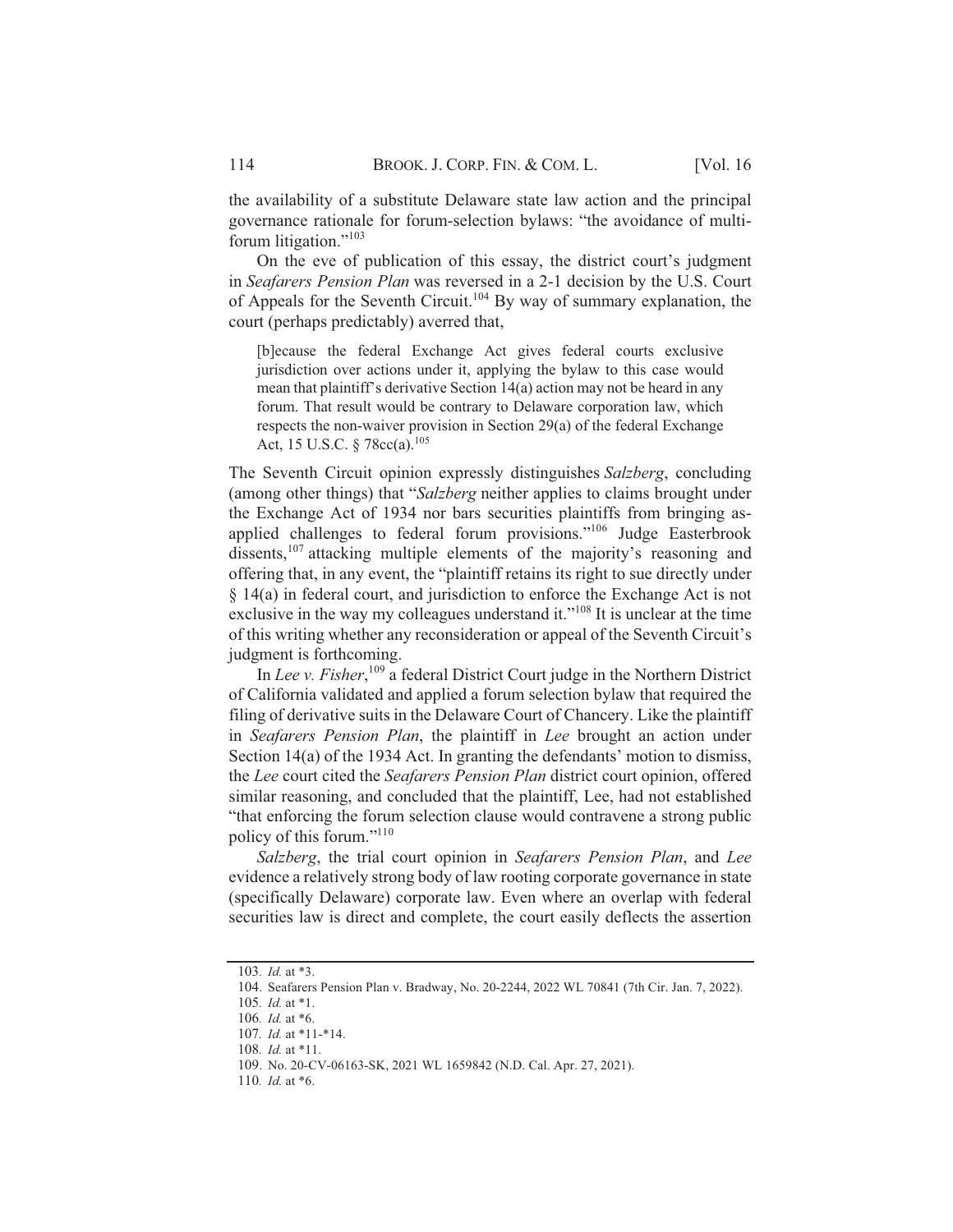that federal law is controlling or that federal policy supervenes state policy. However, it is important to note that these cases involve corporate organic document provisions that have strong roots in state corporate governance rules and norms and serve the clear and common purpose of shareholder litigation management—a purpose that has largely been blessed (to date) as a valid exercise of state corporate governance regulation. Having said that, the Seventh Circuit's opinion in Seafarers Pension Plan, if it stands or its influence extends to other federal courts, portends possible limitations on the strength of those state corporate governance roots, at least when a plaintiff is left without a viable forum for a chosen *bona fide* federal claim.

## **III. IMPLICATIONS OF CORPORATE GOVERNANCE CHANGES SINCE SARBANES-OXLEY**

In Part IV of *Realizing the Dream*, Roberta offers commentary on the corporate governance implications of Sarbanes-Oxley.<sup>111</sup> Fast-forward over twenty years. Considering the post-Sarbanes-Oxley occurrences described in Part II, where do we now stand on the corporate governance concerns Roberta expressed in *Realizing the Dream*, including the federalization of U.S.  $\overline{\text{1}}$  corporate governance? This part offers some brief contemporary reflections.

## **A. AGGRESSIVE ENFORCEMENT AND OVERREGULATION**

In *Realizing the Dream*, Roberta observes that "[e]xcessively zealous prosecution and overregulation can lead to a number of results contrary to the interests of shareholders or the public."<sup>112</sup> She cites to managerial risk aversion, shareholder complacency owing to SEC enforcement through monitoring, incentivization of going-private transactions, and outsized personal liability concerns on the part of accountants and lawyers as negative ramifications of Sarbanes-Oxley. Do occurrences since the publication of *Realizing the Dream* substantiate or allay Roberta's concerns?

The  $2020$  annual report from the SEC's Enforcement Division notes that the number of enforcement actions was down  $17\%$  in 2020 as compared to  $2019$ <sup>113</sup> Nevertheless, tips, complaints, and referrals (TCRs) were higher in 2020 than in 2019.<sup>114</sup> and the whistleblower program (which under certain circumstances, rewards people who tip the SEC about corporate misconduct) had its best vear vet in terms of both the amounts awarded and the individuals

<sup>111.</sup> Karmel, *supra* note 4, at 129-42.

<sup>112.</sup> *Id.* at 130.

<sup>113.</sup> U.S SEC'S & EXCH. COMM'N, ENFORCEMENT DIVISION, 2020 ANNUAL REPORT 16 (2020), https://www.sec.gov/files/enforcement-annual-report-2020.pdf.

<sup>114.</sup> *Id.* at 19 ("In Fiscal Year 2020, the Commission received over 23,650 TCRs, a substantial increase over the approximately  $16.850$  TCRs received in Fiscal Year 2019.").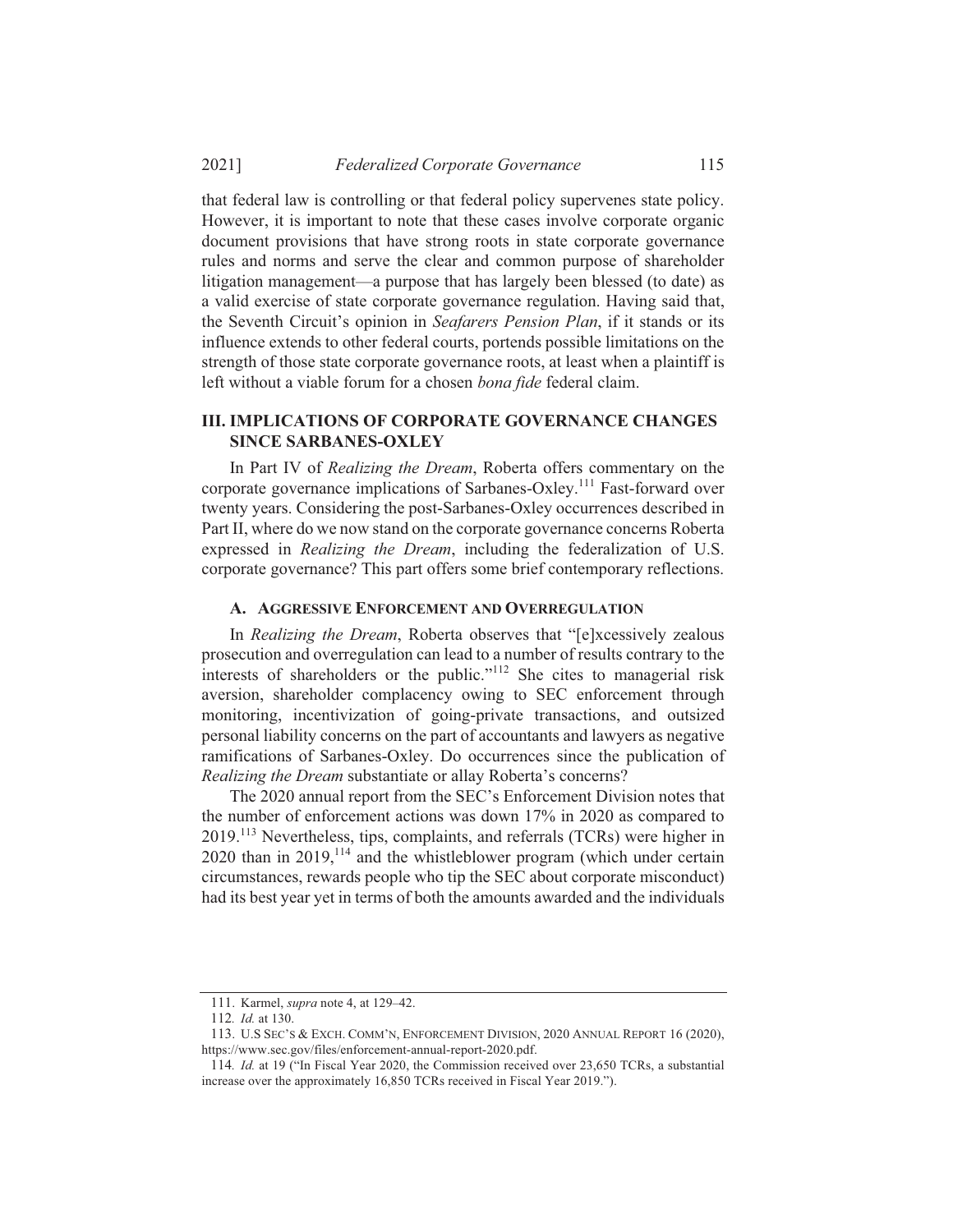paid rewards.<sup>115</sup> Increased TCRs and a greater possibility of whistleblower rewards may incentivize increased enforcement activity, at least some of which may be directed to corporate management or otherwise impact corporate governance.

Moreover, as noted in Part II, the CROWDFUND Act introduced a new private right of action for material misstatements and omissions under Section  $4A(c)$  of the 1933 Act.<sup>116</sup> Corporate management may be held liable under Section  $4A(c)$ .<sup>117</sup> No reported decisions brought under this new federal liability provision have been located at the time of this writing. However, the scope of potential liability under Section  $4A(c)$  is broad, and its use may impact both capital-raising and the relations between the corporate management of issuers of securities offered or sold in crowdfunded offerings (who may be defendants) and the holders of the crowdfunded securities of those issuers (who may be plaintiffs).

Although it may be observed that the JOBS Act disingentivizes 1934 Act registration and, therefore, decreases the importance—if not the number—of public companies, the capacity for SEC monitoring and enforcement extends beyond the public company realm.<sup>118</sup> Actions brought under Section 10(b) of, and Rule 10b-5 under, the 1934 Act cover purchases and sales of securities generally, including those issued by both private and public company issuers.<sup>119</sup> Other liability provisions—including the liability provisions codified in Section  $12(a)(1)$  of the 1933 Act and Section  $4A(c)$  of the 1933 Act referenced in the preceding paragraph—also do not depend on public company status.<sup>120</sup>

#### **B. FEDERALIZATION OF U.S. CORPORATE GOVERNANCE**

At the core of this essay and *Realizing the Dream* are questions about the extent to which the SEC—or even the U.S. Congress—has appropriated the regulation of corporate governance from the states. In Realizing the Dream, Roberta's specific concern was with the impact of Sarbanes-Oxley in that

<sup>115.</sup> *Id.* at 20 ("Fiscal Year 2020 was a record-breaking year for the whistleblower program. The Commission issued awards totaling approximately \$175 million to 39 individuals, both greater than any other year in the program's history.").

<sup>116.</sup> See supra notes 84–90 and accompanying text.

<sup>117.</sup> See supra note 85 an accompanying text.

<sup>118.</sup> See supra Part II.D.

<sup>119. 15</sup> U.S.C. § 78j(b)(2018); 17 C.F.R. § 240.10b-5 (2021).

<sup>120.</sup> See 15 U.S.C. § 771(a)(1) (specifying liability for offers or sells a security in violation of Section 5 of the 1933 Act, without regard to whether the issuer is a public company); supra Part II.D (regarding CROWDFUND Act liability under Section 4A(c) of the 1933 Act). Offerings exempt from 1933 Act registration under the CROWDFUND Act may only be made by issuers exempt from 1934 Act registration—in other words, by issuers that are not public companies. 17 CFR  $\S$  227.100(b)(2) (providing that offerings by issuers subject to the reporting requirements of the 1934 Act under Section 13 or Section 15(d) are ineligible for the registration exemption provided in the CROWDFUND Act).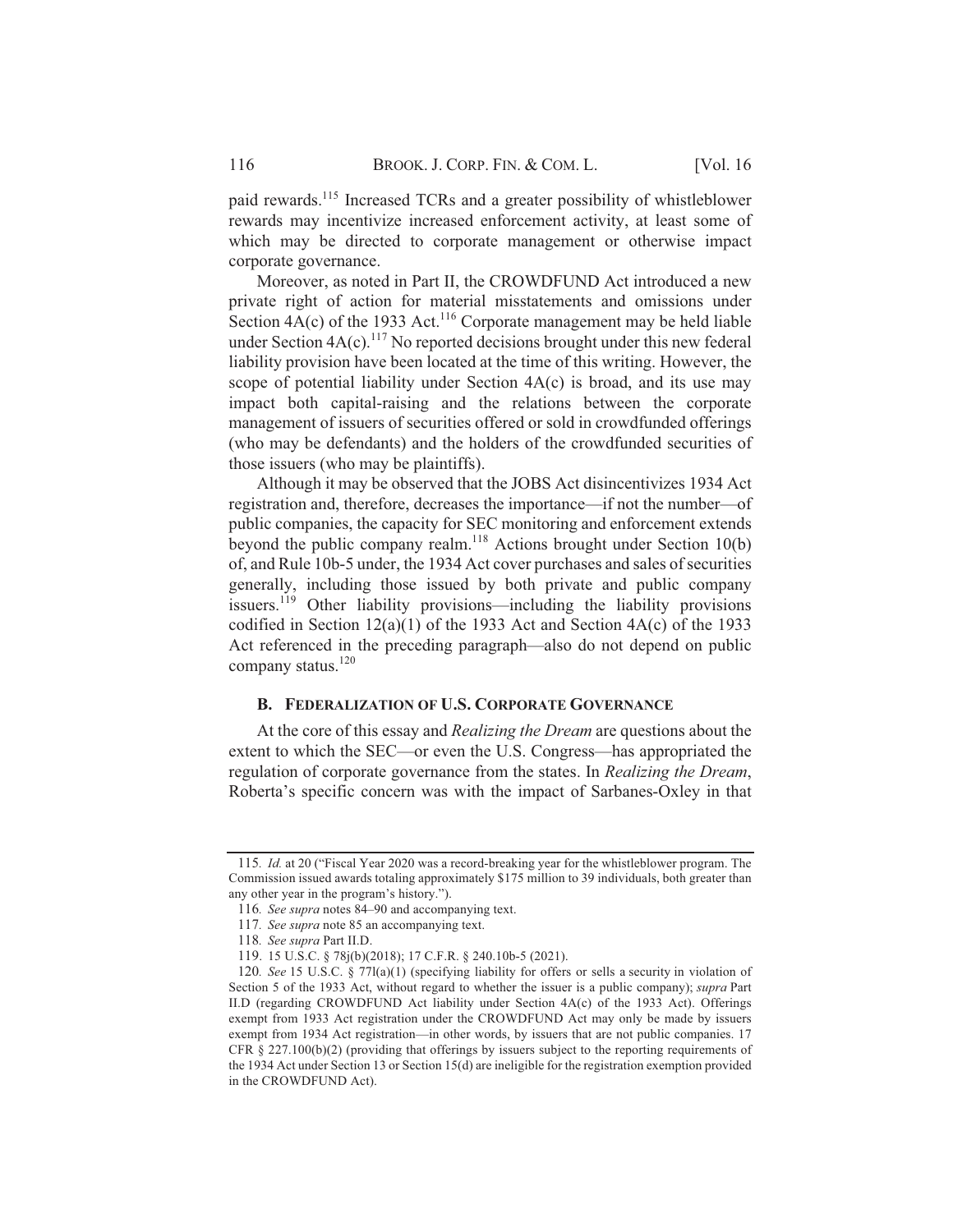regard.<sup>121</sup> She asked: "Has the vision of William O. Douglas finally been realized in Sarbanes-Oxley? The answer is not yet, but the groundwork has been laid." $^{122}$ 

Indeed, additional federal corporate governance infrastructure has been built since Sarbanes-Oxley. Aspects of the SEC's 2005 public offering reforms, Dodd-Frank, and the JOBS Act (including the CROWDFUND Act within it) manifest additional incursions into the realm of corporate governance.<sup>123</sup> Nevertheless, both the current regulatory resolution of proxy  $\alpha$  access under Rule 14a-11 and the current overall state of decisional law adiudicating FFPs and other forum selection provisions offer evidence that the federalization of U.S. corporate governance continues to be subject to constraints. $^{124}$ 

Having said that, however, it seems important to note Senator Elizabeth Warren's introduction, in 2018, of the Accountable Capitalism Act.<sup>125</sup> This legislative action comes the closest in modern memory to realizing Willliam O. Douglas's vision. The Congressional Research Service's bill summary offers a brief précis of the proposed legislation.

This bill imposes various duties and limitations on companies and entities that qualify as large entities, including by:  $(1)$  imposing on such an entity a duty to create a general public benefit as articulated in its charter. (2) requiring a director of a large entity to balance the pecuniary interests of shareholders with the interests of persons materially affected by the entity,  $(3)$  restricting when officers and directors may sell certain securities related to the entity, and  $(4)$  requiring shareholder and director approval of the entity's political expenditures. The bill also establishes the Office of U.S. Corporations, which shall have various duties such as reviewing and granting charters for large entities. $126$ 

Although the bill did not move forward. Senator Warren's initiative represents additional fuel for the long-burning federal corporate governance fire. $127$ 

<sup>121.</sup> See Karmel, supra note 4, at 81.

<sup>122.</sup> *Id.* at 133.

<sup>123.</sup> See supra Part II.A, Part II.C, Part II.D.

<sup>124.</sup> See supra Part II.B & Part II.E.

<sup>125.</sup> S.3348, 115th Cong. (2017-2018).

<sup>126.</sup> S.3348 - Accountable Capitalism Act. https://www.congress.gov/bill/115th-congress/senate -bill/3348.

<sup>127.</sup> See Steinberg, *supra* note 56, at 540 ("We now have our most recent salvo—Senator Elizabeth Warren's 'Accountable Capitalism Act,' which returns to concepts of yesteryear: mandating federal chartering of relatively large publicly held enterprises as well as regulating director composition, conduct, stock trading practices, and specified other matters.").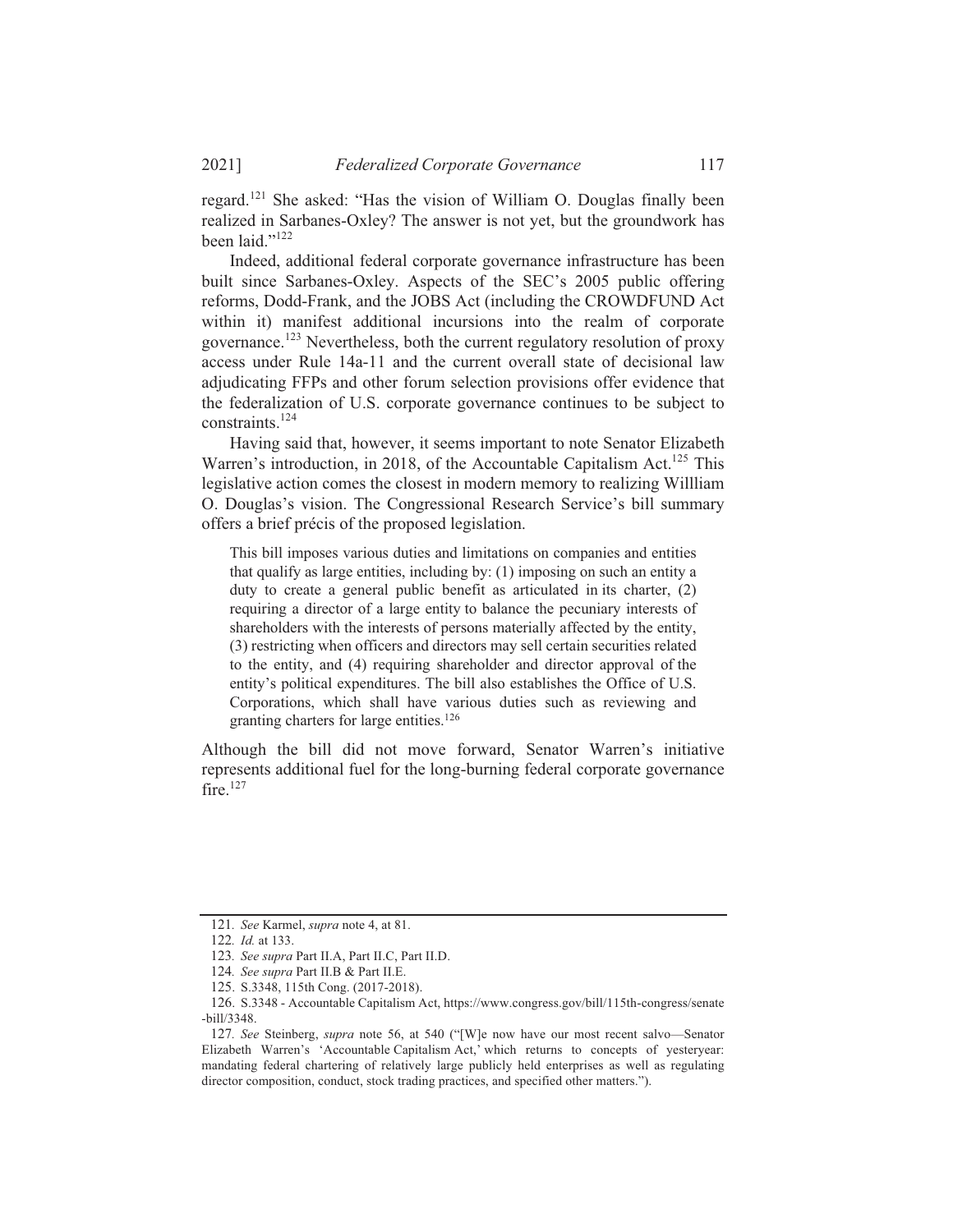#### **C. EFFECT ON STATE LAW**

Roberta posits, in *Realizing the Dream*, two alternative ways in which state corporate law may react to federal encroachment on the regulation of corporate governance.<sup>128</sup>

There are two opposite paths state law could take as a result of Sarbanes-Oxley. State officials may try to be stricter policemen than the SEC under state anti-fraud statutes and in judicial decisions involving corporate governance. On the other hand, state law could atrophy with respect to corporate governance matters.<sup>129</sup>

Do indicators point one way or another now that almost twenty years have passed?

Even if state officials are not "stricter policemen," they have been alert cops on the beat. The recent forum selection by laws decisions (excepting the Seventh Circuit's opinion in Seafarers Pension Plan) offer one example of continued state engagement and leverage in important corporate governance debates.<sup>130</sup> Benefit corporation and other state-enacted social enterprise statutes represent new forms of entity that respond and add to state corporate governance rules and norms.<sup>131</sup> Moreover, although intrastate crowdfunding initiatives are principally corporate finance regulation, they represent a clear sign that state government regulators are willing to step in when the federal government leaves a void.<sup>132</sup>

132. See, e.g., Christine Hurt, Pricing Disintermediation: Crowdfunding and Online Auction IPOs, 2015 U. ILL. L. REV. 217, 240 (2015) ("Several states have passed or are considering intrastate crowdfunding regulations ahead of final regulations for federal crowdfunding, making crowdfunding efforts that meet the requirements of intrastate offerings exempt from both state and federal regulation."); Andrew A. Schwartz, Inclusive Crowdfunding, 2016 UTAH L. REV. 661, 669 (2016) ("The primary impetus for intrastate crowdfunding appears to be the delay in finalizing regulations for retail crowdfunding under Title III of the JOBS Act."); Lawrence J. Trautman et. al., Some Key Things U.S. Entrepreneurs Need to Know About the Law and Lawyers, 46 TEX. J. BUS. L. 151, 187 (2016) ("[T]he SEC stalled for three long years before adopting in October 2015 final regulations to implement the crowdfunding exemption. In the interim, some states enacted crowdfunding exemptions for certain types of intrastate crowdfunded securities offerings." (footnotes omitted)).

<sup>128.</sup> Karmel, supra note 4, at 135.

 $129.$  Id.

<sup>130.</sup> See supra Part II.E.

<sup>131.</sup> See, e.g., Brett H. McDonnell, From Duty and Disclosure to Power and Participation in Social Enterprise, 70 ALA. L. REV. 77, 80 (2018) ("Benefit corporations and their cousins deploy two main corporate governance mechanisms: duty and disclosure."); Kyle Westaway & Dirk Sampselle, The Benefit Corporation: An Economic Analysis with Recommendations to Courts, Boards, and Legislatures, 62 EMORY L.J. 999, 1006 (2013) ("[T]he rise of the benefit corporation, as an empirical gesture, indicates that the basic rules toward which corporate governance has been evolving for the last two hundred years have allowed directorial duties to fall short of what is necessary for an ordered society, or at least a well-ordered one."); David G. Yosifon, Opting Out of Shareholder Primacy: Is the Public Benefit Corporation Trivial?, 41 DEL. J. CORP. L. 461, 493 (2017) ("[T]he rigid requirements of the public benefit corporation may be designed to protect shareholders from corporate governance designs that would otherwise waste or distribute to other groups too much of what should go to the stockholders.").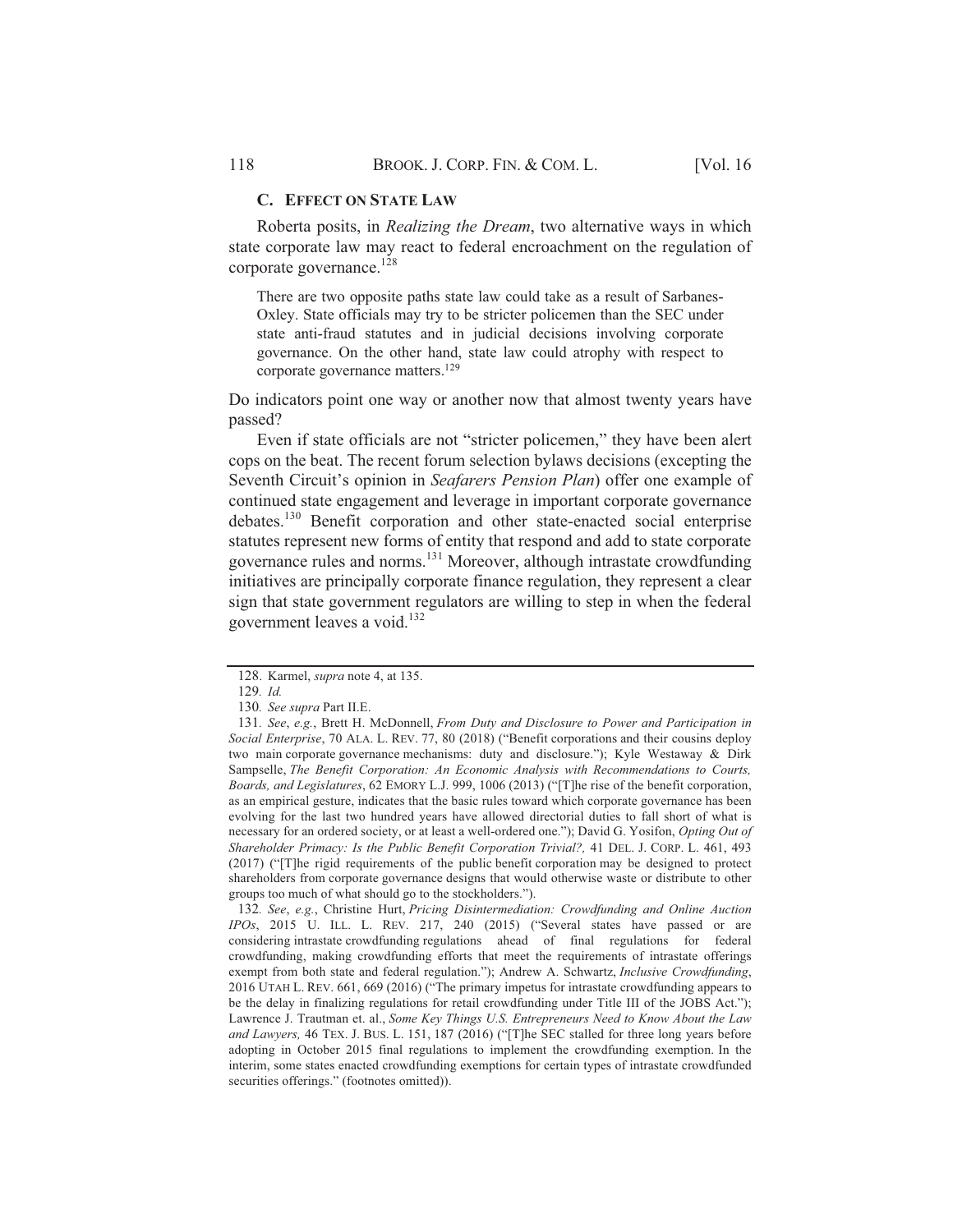There is little, if any, sign of state corporate governance atrophy. In general, federal corporate governance initiatives since the adoption of Sarbanes-Oxley have been more additive to state regulation than a replacement for it. The SEC's 2005 offering regulations, Dodd-Frank, and the JOBS Act (together with the included CROWDFUND Act), for example, primarily supplemented applicable state and federal corporate governance (and corporate finance) rules. As a result, there is no need for state law to wither away.

#### **D. THE SHAREHOLDER PRIMACY MODEL**

As a parting shot in *Realizing the Dream*, Roberta takes aim at the shareholder primacy model that underlies Sarbanes-Oxley, especially given the rise of the institutional investor as a primary market force in publicly traded firms and markets. Her observations?

Many of these shareholders are short-term traders who have no real interest in a corporation's long-term business success. Many others are political players, such as state and local governmental pension funds. Some shareholders might well be appropriate and responsible parties to propose replacements for ineffective board members, but before such a radical reform is instituted the SEC should further consider whether further reinforcement of the shareholder primacy model is a good idea. If shareholders are to be given more power, they should also be allocated much more responsibility for assuring long-term corporate success.<sup>133</sup>

These reflections accurately capture continuing concerns about shareholder governance. Short-termism and political objectives continue to characterize institutional investing and confound corporate governance architects.<sup>134</sup> The archetypal shareholder on which a shareholder primacy corporate governance system was founded is not dominant or even, any longer, prototypical.

The recent rise of meme stocks—publicly traded stocks that investors buy and sell based on markets generated through social media and internet discussion board posts rather than the firm's assets, earnings, or cash

<sup>133.</sup> Karmel, *supra* note 4, at 141-42.

<sup>134.</sup> See, e.g., Lucian A. Bebchuk & Robert J. Jackson, Jr., Shining Light on Corporate Political Spending, 101 GEO. L.J. 923, 967 n.47 (2013) (noting shareholder proposals brought by institutional shareholders that related to political issues); Lynne L. Dallas, Short-Termism, the Financial Crisis, and Corporate Governance, 37 J. CORP. L. 265, 296 (2012) ("Transient institutional investors place undue emphasis on short-term results."); David Millon, Shareholder Social Responsibility, 36 SEATTLE U. L. REV. 911, 913 (2013) ("Many institutional shareholders pursue short-term investment strategies."); Cary Martin Shelby, Profiting from Our Pain: Privileged Access to Social Impact Investing, 109 CAL. L. REV. 1261, 1280 (2021) ("Fund advisers may use their power as institutional shareholders to shift initiatives of underlying allocations towards more socially beneficial outcomes. This is a prevalent strategy in the pension plan space . .  $\ldots$ ").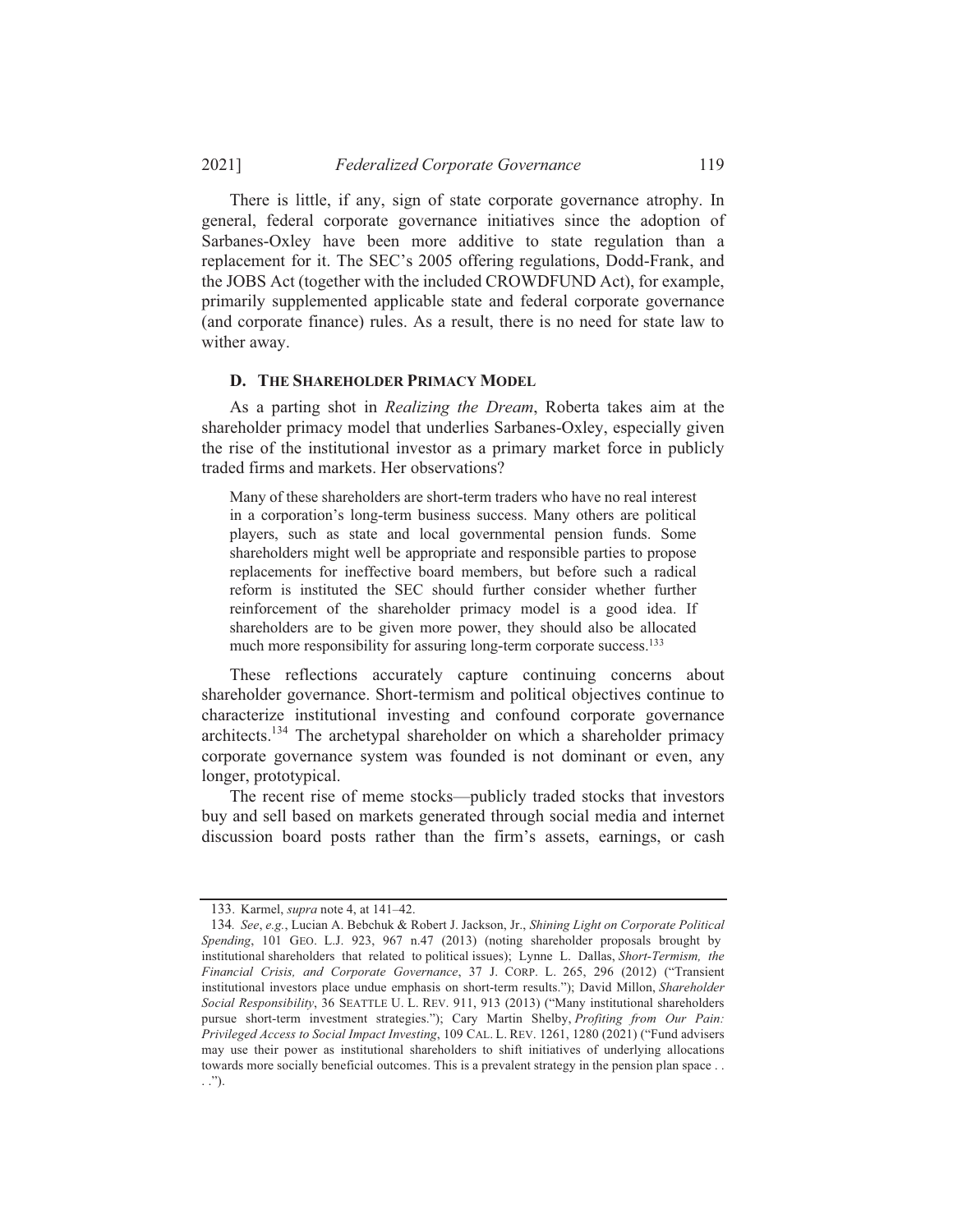flow<sup>135</sup>—puts a point on that assessment. Meme stock trading has added a new and perplexing piece to the shareholder governance puzzle. A meme stock investor would seem to be even less equipped to govern than an institutional investor. For example, the strong reliance federal securities regulation places on mandatory disclosure as a tool of corporate governance seems misplaced with investors who may have little concern about holistic governance and do not base investment decisions on corporate fundamentals. Meme stock trading and, in general, the gamification of the securities markets cast doubt on the efficacy of a shareholder primacy governance model.

## **CONCLUSION**

In the conclusion of *Realizing the Dream*, Roberta predicts that "[i]t is unlikely that the current  $SEC \dots$  is planning to implement a New Deal merit regulation system where only corporations with good corporate governance will be allowed to access the capital markets."<sup>136</sup> Although the political culture in Washington, D.C. is different now than it was when Roberta penned those words, they continue to represent a sound prophesy. Revolutionary shifts toward federal corporate governance are improbable.

Yet, almost two decades ago, both Roberta and I realized (as we toiled away in our separate scholarly tasks in response to Sarbanes-Oxley) that federal corporate governance through congressional and SEC action was a reality and likely to continue to be a strong and growing force. It is telling that my 2005 article focused on how-not whether-federal corporate governance initiatives should be implemented.<sup>137</sup> I wrote then: "Sarbanes- $\overline{O}$ xlev has awakened many of us to the reality that corporate governance initiatives now are a potentially growing part of the federal rulemaking agenda."<sup>138</sup>

Ultimately, Roberta and I share a key concern, however, that underlies the ongoing trend toward more federal engagement with corporate governance. That concern is that the federal securities laws continue to do the work that they were enacted to do. Roberta offered two important, contextual public policy justifications for federal securities regulation in *Realizing the Dream:* "to foster investor confidence in order to encourage

<sup>135.</sup> See, e.g., Paulina Likos, *How Meme Stocks Changed Investing*, U.S. NEWS, Oct. 8, 2021. https://money.usnews.com/investing/articles/how-meme-stocks-changed-investing ("A meme stock is a stock that captures online attention, usually from a vounger generation of investors on online forums such as Reddit, and ends up going viral."): Nicholas Rossolillo, *What Are Meme Stocks*?, MOTLEY FOOL, Sept. 23, 2021, https://www.fool.com/investing/stock-market/types-ofstocks/meme-stocks/ ("Meme stocks are created when a company's shares catch fire with individual investors on social media platforms such as Reddit and quickly skyrocket in price.").

<sup>136.</sup> Karmel, *supra* note 4, at 143.

<sup>137.</sup> See Heminway, *supra* note 2, at 228 ("The primary objective of this article is the encouragement of an analytical, comparative approach to institutional choice  $14$  in the establishment of federal rules of corporate governance.").

<sup>138.</sup> *Id.* at 232.